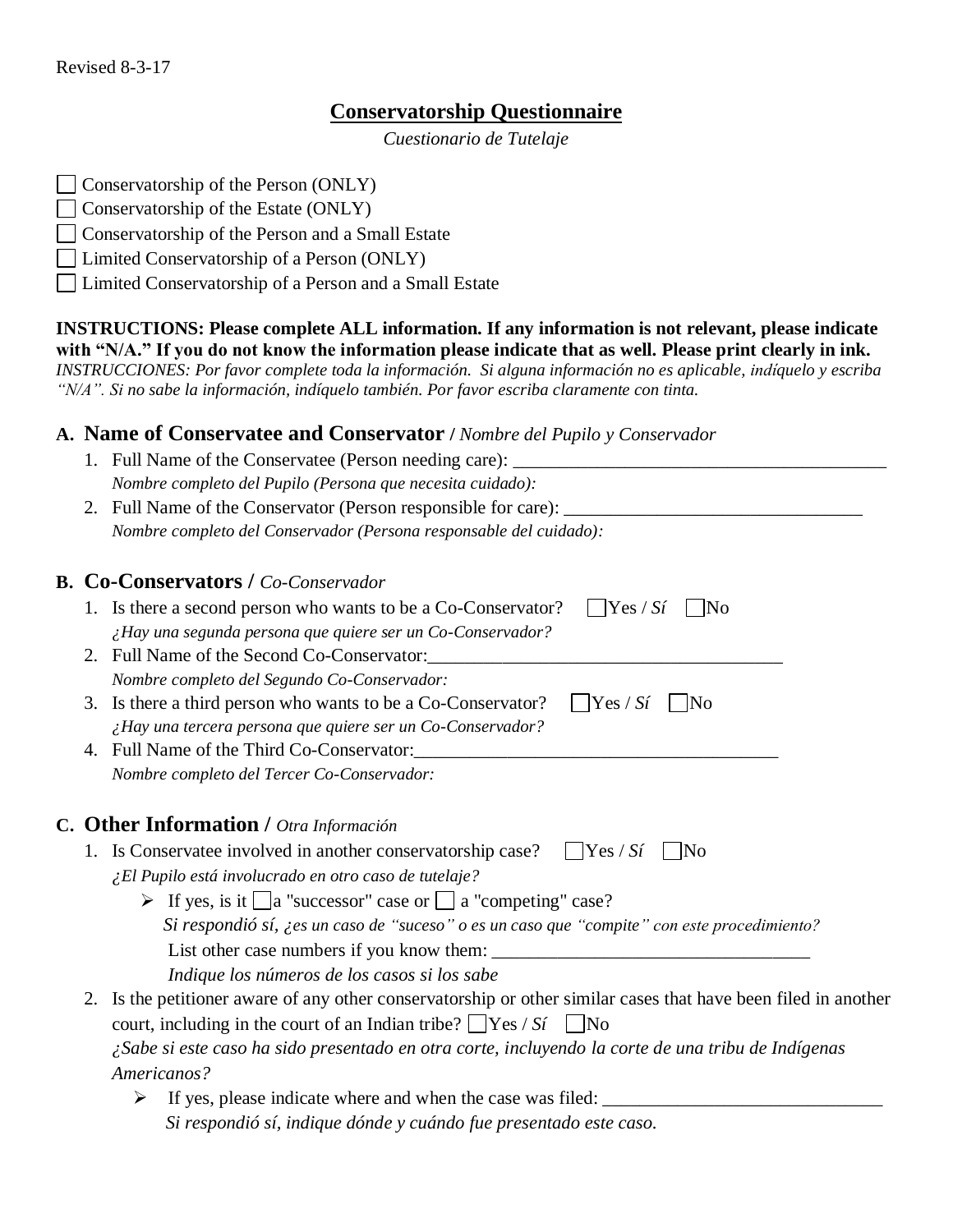|                       | the appointment of the proposed conservators specifically? $\Box$ Yes / Si $\Box$ No<br>¿Es posible determinar las preferencias del pupilo en cuanto al nombramiento del conservador?<br>Explique por qué o por qué no: |              | 3. Is it possible to determine the conservatee's preferences regarding the appointment of a conservator and |
|-----------------------|-------------------------------------------------------------------------------------------------------------------------------------------------------------------------------------------------------------------------|--------------|-------------------------------------------------------------------------------------------------------------|
|                       | D. Questions About the Primary Conservator (Person Responsible for Care)                                                                                                                                                |              |                                                                                                             |
|                       | Preguntas sobre el Conservador Primario (Persona Responsable del Cuidado)                                                                                                                                               |              |                                                                                                             |
|                       |                                                                                                                                                                                                                         |              |                                                                                                             |
|                       | Telephone / Teléfono                                                                                                                                                                                                    |              |                                                                                                             |
|                       |                                                                                                                                                                                                                         |              |                                                                                                             |
|                       | Preferred/De Preferencia $\Box$ Home/Casa $\Box$ Cell / Celular $\Box$ Other / Otro                                                                                                                                     |              |                                                                                                             |
|                       |                                                                                                                                                                                                                         |              |                                                                                                             |
|                       | Dirección de correo electrónico: (Si lo utiliza)                                                                                                                                                                        |              |                                                                                                             |
|                       |                                                                                                                                                                                                                         |              |                                                                                                             |
|                       | $\Box$ Woman / <i>Mujer</i> $\Box$ Man / <i>Hombre</i><br>3. Gender:                                                                                                                                                    |              |                                                                                                             |
| $\mathcal{A}_{\cdot}$ | Marital Status / Estado Marital:                                                                                                                                                                                        |              |                                                                                                             |
|                       | Married / Casado/a                                                                                                                                                                                                      |              | Widowed / Viudo/a                                                                                           |
|                       | Single / Soltero/a                                                                                                                                                                                                      |              | Domestic Partner / Pareja doméstica                                                                         |
|                       | Divorced / Divorciado/a                                                                                                                                                                                                 |              |                                                                                                             |
|                       | 5. Immigration Status / Estado Migratorio:                                                                                                                                                                              |              |                                                                                                             |
|                       | U.S. Citizen / Ciudadano                                                                                                                                                                                                |              | Undocumented / Indocumentado                                                                                |
|                       | Permanent Resident / Residente                                                                                                                                                                                          |              | Other / Otro                                                                                                |
|                       | Permanente                                                                                                                                                                                                              |              |                                                                                                             |
|                       |                                                                                                                                                                                                                         |              |                                                                                                             |
|                       | 6. What is your primary language?: [English [Spanish/Español [J].<br>¿Cuál es su idioma principal?                                                                                                                      |              |                                                                                                             |
|                       | If not English, will you need the Court to provide you an interpreter for the hearing? $\Box$ Yes / Si                                                                                                                  |              | No                                                                                                          |
|                       | Si no es Inglés, ¿necesita que la corte le asigne un traductor?                                                                                                                                                         |              |                                                                                                             |
|                       |                                                                                                                                                                                                                         |              |                                                                                                             |
| 7.                    | Race / Raza:                                                                                                                                                                                                            |              |                                                                                                             |
|                       | White / Blanco<br>Hispanic Latino / Hispano, Latino                                                                                                                                                                     |              | Asian /Asiático                                                                                             |
|                       | African American / Afroamericano                                                                                                                                                                                        |              | American Indian / Indígena Americano                                                                        |
|                       |                                                                                                                                                                                                                         |              |                                                                                                             |
| 8.                    | How many ADULTS (18 years old and over) live in your household?                                                                                                                                                         |              |                                                                                                             |
|                       | ¿Cuántos adultos (18 años o más) viven en su hogar?                                                                                                                                                                     |              |                                                                                                             |
|                       | How many MINORS (under 18 years old )? _____<br>¿Cuántos menores de edad (menores de 18 años)?                                                                                                                          |              |                                                                                                             |
|                       |                                                                                                                                                                                                                         |              |                                                                                                             |
| 9.                    | Do you rent or own your current address?                                                                                                                                                                                | Rent / Renta | Own / Dueño                                                                                                 |

*¿Usted renta o es dueño del lugar donde vive?*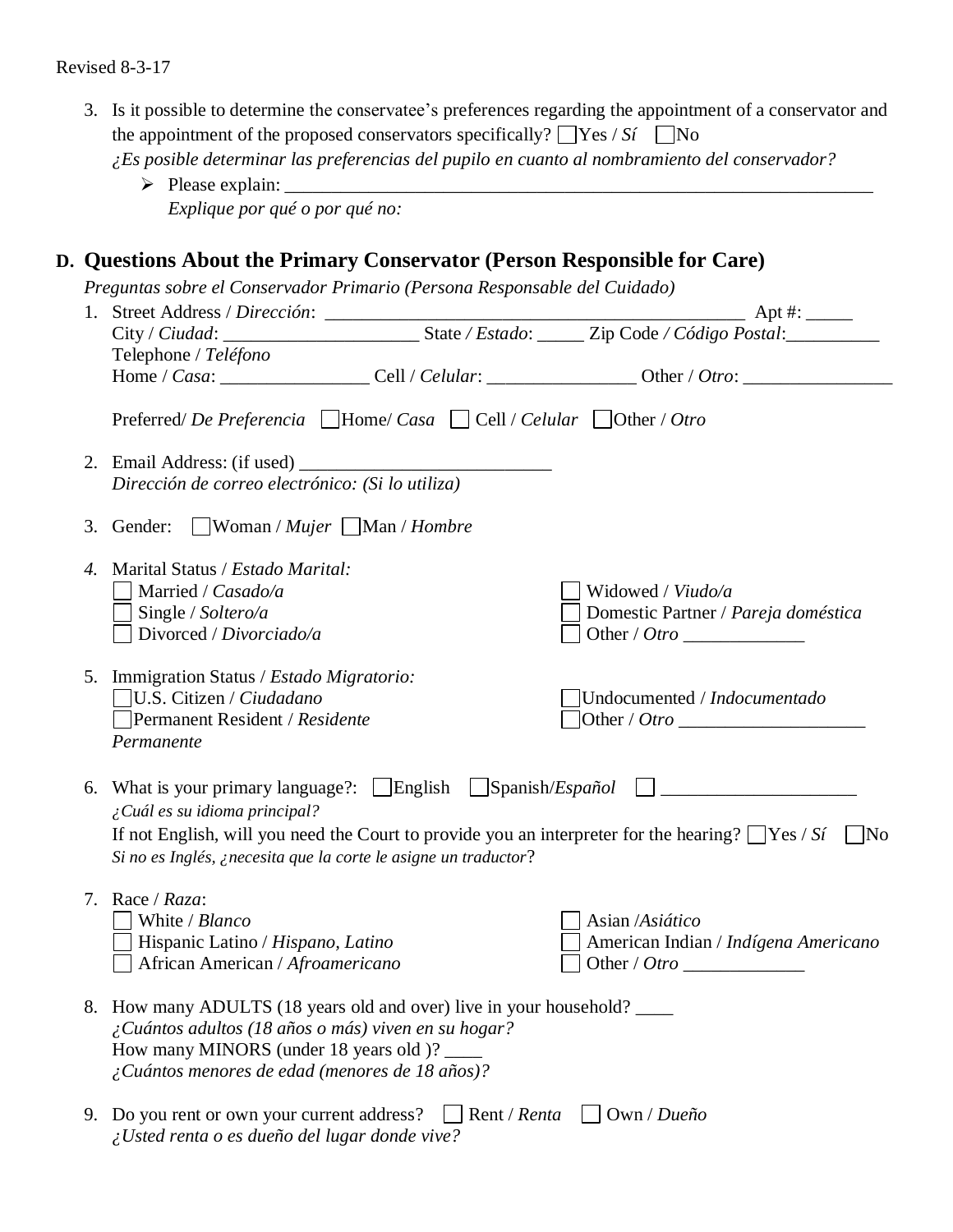10. Relationship to the Proposed Conservatee, you are: \_\_\_\_\_\_\_\_\_\_\_\_\_\_\_\_\_\_\_\_\_\_\_\_\_ *Relación con el Pupilo, usted es su:* > If grandparent, from which side of the family?  *Si es un abuelo, de qué lado de la familia?*  ➢ If not a relative (for example: family friend), how long have you known the Proposed Conservatee? Years: \_\_\_\_\_\_ Months: \_\_\_\_\_\_  *Si no es un familiar (por ejemplo, si es amigo de la familia), ¿Cuánto tiempo hace que conoce al pupilo? Años: Meses:* 11. Who advised you to get a conservatorship? *¿Quién le ha aconsejado obtener un Tutelaje?*  12. Date of Birth (like,  $09/01/1970$ ):  $\begin{array}{c}\text{Age:}\n\text{ }\text{ }\text{Re:}\text{ }\text{ }\text{4.4}\text{ }\text{ }\text{4.4}\text{ }\text{ }\text{4.4}\text{ }\text{4.4}\text{ }\text{4.4}\text{ }\text{4.4}\text{ }\text{4.4}\text{ }\text{4.4}\text{ }\text{4.4}\text{ }\text{4.4}\text{ }\text{4.4}\text{ }\text{4.4}\text{ }\text{4.4}\text{ }\text{4.4}\text{ }\text{4.4}\text{ }\text{4.4}\text{$ *Fecha de nacimiento (como, 09/01/1970):* 13. Social Security Number: *Número de Seguro Social:*  14. California Driver's License Number (or Identification Number): *Número de Licencia en California (o Número de Identificación)*

# **E. Questions About The Primary Conservator**

*Preguntas acerca del Conservador Primario*

| 1. Did the Conservatee nominate you IN WRITING to be her/his conservator?                   | Yes / Sí                | No        |
|---------------------------------------------------------------------------------------------|-------------------------|-----------|
| ¿El pupilo lo nominó a usted POR ESCRITO para ser su conservador?                           |                         |           |
| 2. Are you the spouse or domestic partner of the Conservatee? (if no skip #3)               | Yes / Si                | No        |
| ¿Es usted esposo(a) o la pareja doméstica del pupilo? (Si no, pase al número 4)             |                         |           |
| 3. If Yes, have you filed for separation, annulment, or dissolution of marriage?            | $\blacksquare$ Yes / Sí | No        |
| Si respondió sí, ¿Ha solicitado separación, nulidad o disolución del matrimonio?            |                         |           |
| 4. Do you owe money or have a financial obligation to the Conservatee?                      | Yes/Si                  | No        |
| ¿Usted le debe dinero o tiene una obligación financiera al pupilo?                          |                         |           |
| 5. Does the Conservatee owe money or have a financial obligation to you?                    | Yes / Si                | No        |
| ¿El pupilo le debe dinero o tiene una obligación financiera a usted?                        |                         |           |
| 6. Are you an agent for a creditor of the Conservatee?                                      | Yes/Si                  | <b>No</b> |
| ¿Es usted un agente de un acreedor del pupilo?                                              |                         |           |
| 7. Have you filed for bankruptcy protection in the last 10 years?                           | Yes / Si                | No        |
| ¿Se ha declarado en bancarrota en los últimos 10 años?                                      |                         |           |
| 8. Have you been convicted of a felony or had a felony expunged from your record?           | Yes / Si                | No        |
| ¿Ha sido convicto de un delito mayor o ha tenido un delito mayor borrado de su registro?    |                         |           |
| 9. Have you been charged with, arrested for, or convicted of embezzlement, theft or any     | Yes / Sí                | No        |
| other crime involving the taking of property?                                               |                         |           |
| ¿Ha sido usted acusado, arrestado, o convicto de desfalco, robo o cualquier otro delito que |                         |           |
| implica la toma de propiedad?                                                               |                         |           |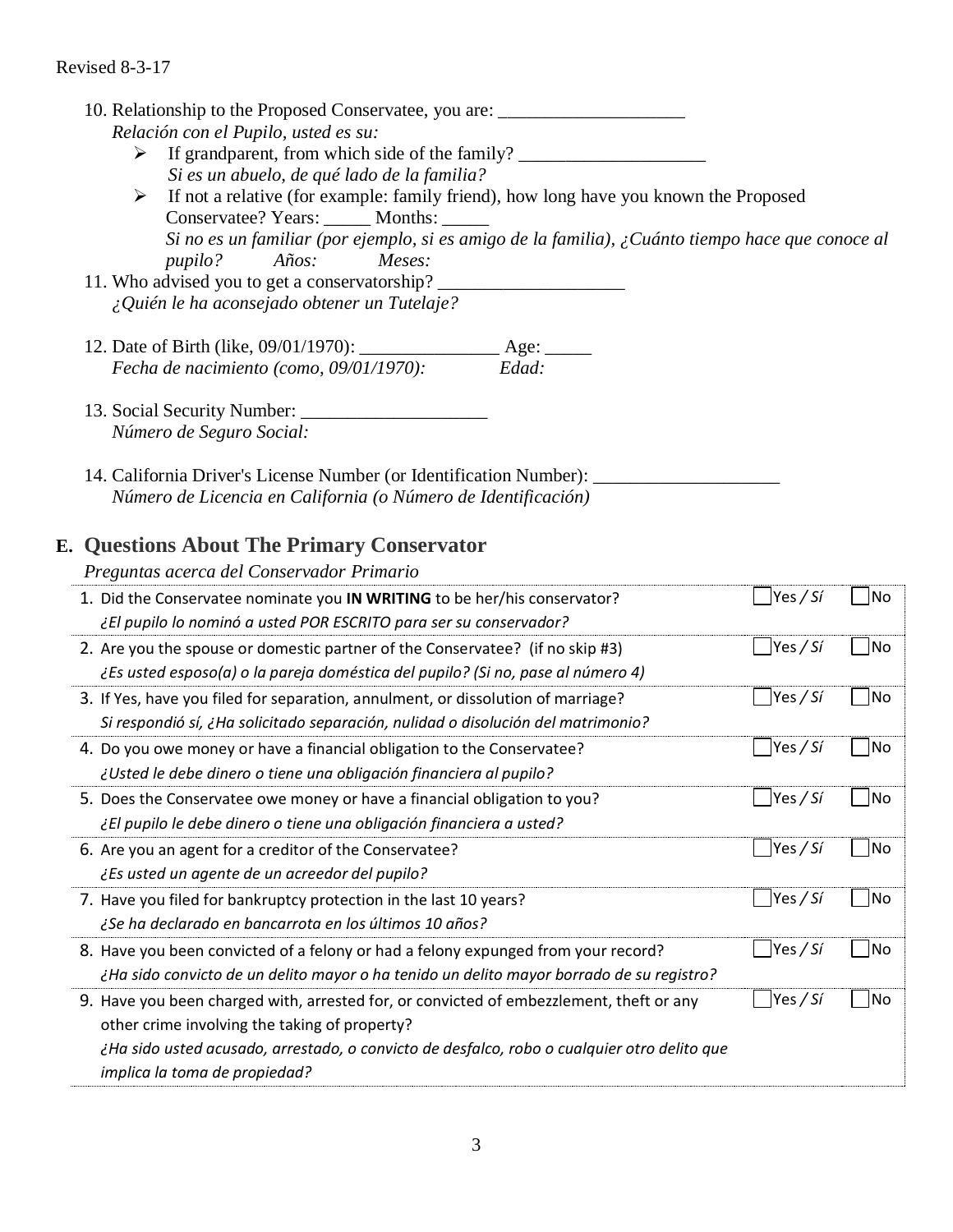| 10. Have you been charged with, arrested for, or convicted of a crime involving fraud,<br>conspiracy, or misrepresentation of information?<br>¿Ha sido usted acusado, arrestado o condenado por un delito que implique fraude,<br>conspiración, o la tergiversación de información?                                | Yes / Sí                               | No  |
|--------------------------------------------------------------------------------------------------------------------------------------------------------------------------------------------------------------------------------------------------------------------------------------------------------------------|----------------------------------------|-----|
| 11. Have you been charged with, arrested for, or convicted of any form of elder abuse or<br>neglect?<br>¿Ha sido acusado, arrestado o condenado por cualquier forma de maltrato o descuido de<br>una persona mayor de edad?                                                                                        | $\text{Yes } / \text{Si}$              | No  |
| 12. Have you had a restraining order or protective order filed against you within the last 10<br>years?<br>¿Ha tenido usted una orden de restricción o una orden de protección presentada en su<br>contra en los últimos 10 años?                                                                                  | Yes / Si                               | No  |
| 13. Have you previously been appointed conservator, executor, or fiduciary in another<br>proceeding?<br>¿Ha sido usted nombrado conservador, ejecutor, o fiduciario en otro procedimiento?                                                                                                                         | Yes / Si                               | No  |
| 14. Are you required to register as a sex offender under Cal. Penal Code section 290?<br>¿Está usted obligado a registrarse como delincuente sexual bajo el Código Penal de<br>California sección 290?                                                                                                             | $\left  \text{Yes } \right/ \text{Si}$ | lNo |
| 15. Have you been removed or asked to resign as a conservator, guardian, executor, or<br>fiduciary in any other case?<br>¿Ha sido usted removido o se le ha pedido que renuncie como conservador, guardián,<br>ejecutor, o agente fiduciario en algún otro caso?                                                   | Yes / Sí                               | No  |
| 16. Do you have an adverse interest that the court may consider to be a risk to, or to have an<br>effect on your ability to faithfully perform the duties of a conservator?<br>¿Tiene algún interés adverso que la Corte considere un riesgo o que tendrá algún efecto en<br>su habilidad o tareas de Conservador? | Yes / Sí                               | No  |
| 17. Do you or does any other person living in your home have a social worker or parole or<br>probation officer assigned to him/her?<br>¿Usted o cualquier otra persona que vive en su casa tiene un trabajador social o<br>funcionario de libertad preparatoria o libertad condicional asignado a él / ella?       | Yes / Sí                               | No  |

## **Please explain any YES answers to 3-17:**

*Por favor explique cualquier Sí que respondió en las respuestas 3-17:*

# **F. Questions about the Conservator's income or receipt of public benefits**

*¿El Conservador recibe cualquiera de los siguientes?*

\_\_\_\_\_\_\_\_\_\_\_\_\_\_\_\_\_\_\_\_\_\_\_\_\_\_\_\_\_\_\_\_\_\_\_\_\_\_\_\_\_\_\_\_\_\_\_\_\_\_\_\_\_\_\_\_\_\_\_\_\_\_\_\_\_\_\_\_\_\_\_\_\_\_\_\_\_\_\_\_\_\_\_\_\_\_\_\_\_\_ \_\_\_\_\_\_\_\_\_\_\_\_\_\_\_\_\_\_\_\_\_\_\_\_\_\_\_\_\_\_\_\_\_\_\_\_\_\_\_\_\_\_\_\_\_\_\_\_\_\_\_\_\_\_\_\_\_\_\_\_\_\_\_\_\_\_\_\_\_\_\_\_\_\_\_\_\_\_\_\_\_\_\_\_\_\_\_\_\_\_ \_\_\_\_\_\_\_\_\_\_\_\_\_\_\_\_\_\_\_\_\_\_\_\_\_\_\_\_\_\_\_\_\_\_\_\_\_\_\_\_\_\_\_\_\_\_\_\_\_\_\_\_\_\_\_\_\_\_\_\_\_\_\_\_\_\_\_\_\_\_\_\_\_\_\_\_\_\_\_\_\_\_\_\_\_\_\_\_\_\_ \_\_\_\_\_\_\_\_\_\_\_\_\_\_\_\_\_\_\_\_\_\_\_\_\_\_\_\_\_\_\_\_\_\_\_\_\_\_\_\_\_\_\_\_\_\_\_\_\_\_\_\_\_\_\_\_\_\_\_\_\_\_\_\_\_\_\_\_\_\_\_\_\_\_\_\_\_\_\_\_\_\_\_\_\_\_\_\_\_\_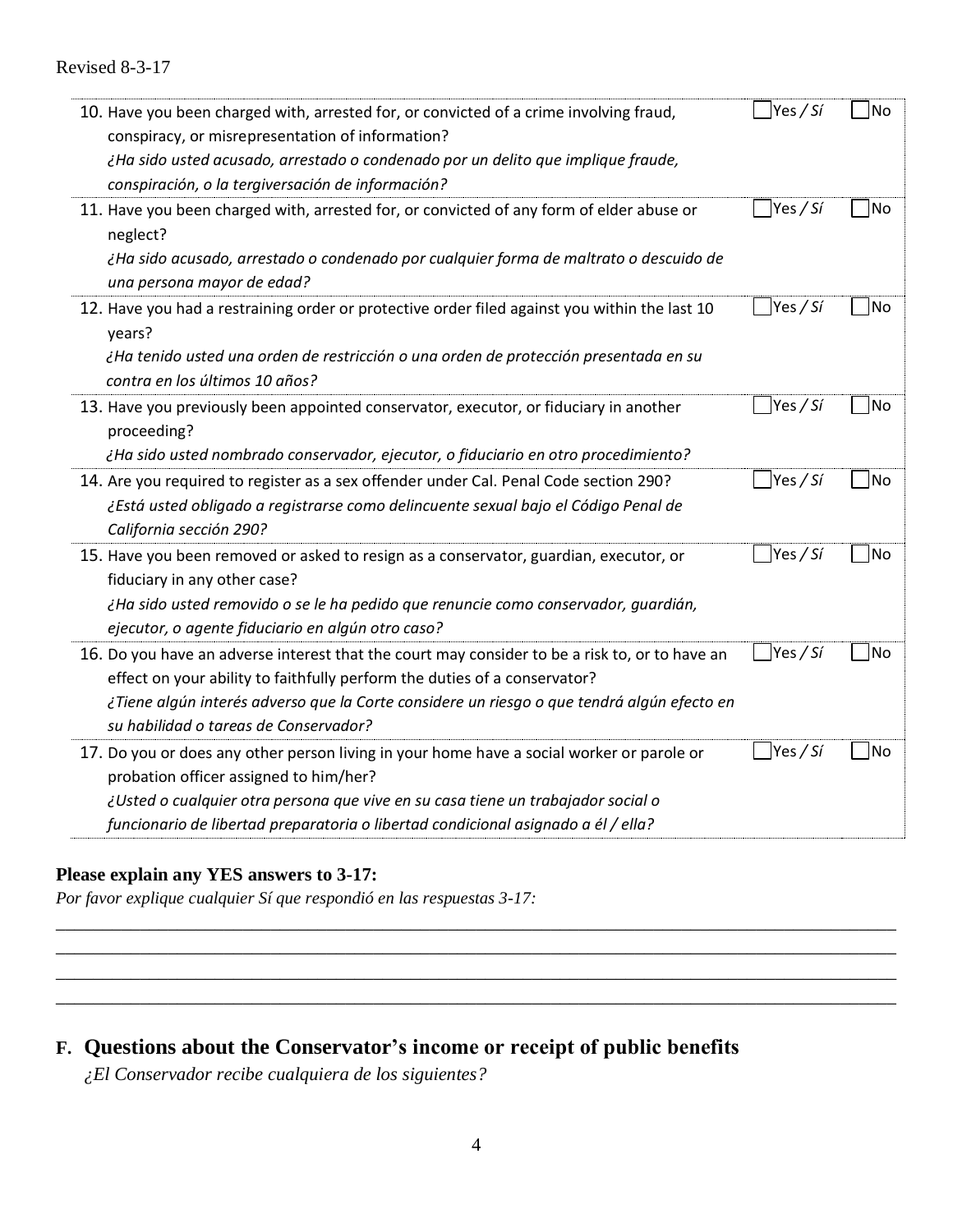|    | Do YOU personally receive: Check all that apply and the amount.                                                                                        |                                    |                        |
|----|--------------------------------------------------------------------------------------------------------------------------------------------------------|------------------------------------|------------------------|
|    | $i$ USTED personalmente recibe?: Marque todas las que apliquen y la cantidad.                                                                          |                                    |                        |
|    | Medi-Cal                                                                                                                                               | CalWORKS or TANF \$                |                        |
|    | Food Stamps<br>$\frac{\text{S}}{\text{S}}$                                                                                                             | <b>CAPI</b>                        | \$                     |
|    | SSI                                                                                                                                                    | Social Security                    |                        |
|    | <b>SSP</b>                                                                                                                                             | Pension / Pensión                  |                        |
|    | <b>IHSS</b>                                                                                                                                            | Other Income / Otro                |                        |
|    | County Relief /                                                                                                                                        | None of the Above                  |                        |
|    | General Assistance / Alivio o Asistencia                                                                                                               | Ninguna de las anteriores          |                        |
|    | General                                                                                                                                                |                                    |                        |
|    | G. Questions about Conservatee (Person Needing Care)                                                                                                   |                                    |                        |
|    | Preguntas sobre el Pupilo (Persona que Necesita Cuidado)                                                                                               |                                    |                        |
|    |                                                                                                                                                        |                                    |                        |
|    | Fecha de nacimiento (como, 02/18/1995):                                                                                                                |                                    |                        |
| 2. | $\Box$ Woman / Mujer $\Box$ Man / Hombre<br>Gender / Género:                                                                                           |                                    |                        |
| 3. | Will the Conservate be 18 years old when the conservatorship petition is filed?<br>¿Tendrá el pupilo 18 años de edad cuando presente la petición?      |                                    | $\Box$ Yes / Sí<br>lNo |
| 4. | Social Security Number / Número de Seguro Social:                                                                                                      |                                    |                        |
| 5. | Marital Status / Estado Civil:                                                                                                                         |                                    |                        |
|    | Married/ Casado/a                                                                                                                                      | Widowed/Viudo/a                    |                        |
|    | Single/Soltero/a                                                                                                                                       | Domestic Partner/ Pareja Domestica |                        |
|    | Divorced/Divorciado/a                                                                                                                                  |                                    |                        |
|    | 6. So far as is known to petitioner, is the Conservatee a member of a federally recognized Indian tribe?<br>Yes / Sí<br>$\mid$ No                      |                                    |                        |
|    | ¿Es el pupilo un miembro de una tribu Indígena reconocida por el gobierno federal?                                                                     |                                    |                        |
|    | If yes, please provide: Name of tribe: Location of tribe: Location of tribe:<br>➤                                                                      |                                    |                        |
|    | Si respondió sí, escriba el nombre de la tribu y su ubicación                                                                                          |                                    |                        |
|    | Does Conservate reside on tribal land? $\Box$ Yes / Si $\Box$ No                                                                                       |                                    |                        |
|    | $\angle El$ pupilo vive en terreno de la tribu?                                                                                                        |                                    |                        |
|    | Does Conservatee own property on tribal land? $\Box$ Yes / Si                                                                                          | $\overline{N_{0}}$                 |                        |
|    | ¿El pupilo es dueño de propiedad en terreno de la tribu?                                                                                               |                                    |                        |
|    | 7. Does the Conservate ereceive, or is he/she entitled to receive, benefits from the Veteran's Administration<br>each month? $\sum$ Yes / Si $\sum$ No |                                    |                        |
|    |                                                                                                                                                        |                                    |                        |
|    | ¿El pupilo recibe beneficios de la Administración para Veteranos?<br>If yes, please estimate amount of monthly benefit: ______________________________ |                                    |                        |
|    |                                                                                                                                                        |                                    |                        |
|    | Si respondió sí, ponga un estimado de la cantidad que recibe en beneficios                                                                             |                                    |                        |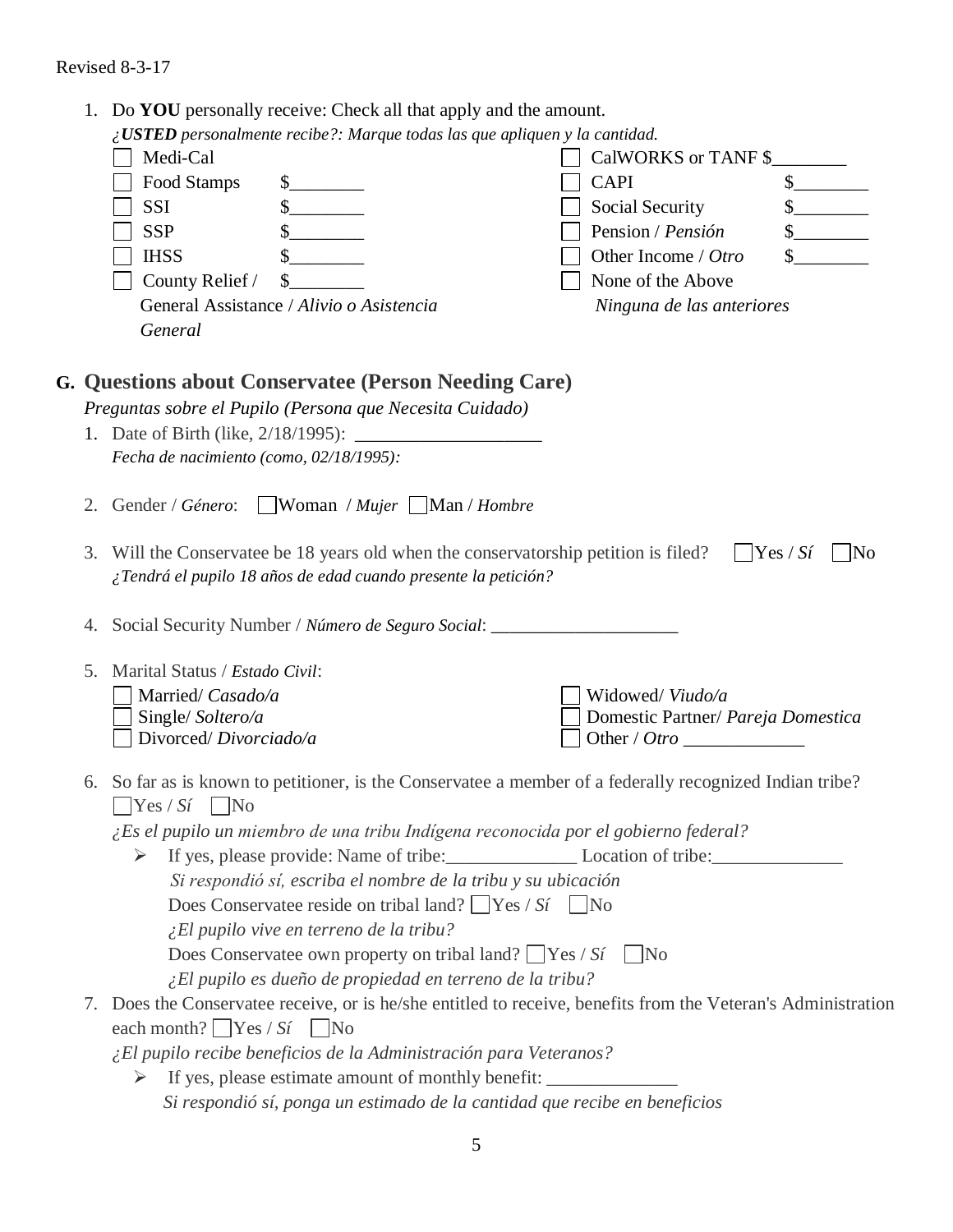### **H. Questions About Conservatee's Residence**

*Preguntas sobre la residencia del pupilo*

| 1. Current Location of Conservatee / <i>Ubicación actual del pupilo</i> : |                                                                                                                                                    |                        |  |
|---------------------------------------------------------------------------|----------------------------------------------------------------------------------------------------------------------------------------------------|------------------------|--|
|                                                                           | Street Address/Dirección:<br><u> 1980 - Jan Barbara, masonalainen pilotti muoten muoden muoden pilotti muoden muoden muoden muoden muoden muod</u> |                        |  |
|                                                                           |                                                                                                                                                    | State/ <i>Estado</i> : |  |
|                                                                           | Zip Code/Código Postal:                                                                                                                            |                        |  |
|                                                                           |                                                                                                                                                    |                        |  |

 $\triangleright$  If this is not a private home, what type of care facility is it? *¿Si esto no es una casa privada, qué tipo de centro de atención es?*

*\_\_\_\_\_\_\_\_\_\_\_\_\_\_\_\_\_\_\_\_\_\_\_\_\_\_\_\_\_\_\_\_\_\_\_\_\_\_\_\_\_\_\_\_\_\_\_\_\_\_\_\_\_\_\_\_\_\_*

| <b>Skilled Nursing Facility</b> | Senior Apartments          |
|---------------------------------|----------------------------|
| Centro de Enfermería            | Apartamentos para Ancianos |
| Especializada                   | Hospital                   |
| $\Box$ Assisted Living Facility | Hospital                   |
| Centro de Asistencia            | Other / Otro               |

If this is a care facility, what is the name and telephone number of the person in charge of the facility? *¿Si es un centro de atención, cuál es el nombre y teléfono de la persona encargada del centro?* 

- 2. Permanent Address (if different): / *Dirección permanente (Si es diferente):* Street Address*/Dirección*: \_\_\_\_\_\_\_\_\_\_\_\_\_\_\_\_\_\_\_\_\_\_\_\_\_\_\_\_\_\_\_\_\_\_\_\_\_\_\_\_ Apt #: \_\_\_\_\_\_\_\_\_\_ City/*Ciudad*: \_\_\_\_\_\_\_\_\_\_\_\_\_\_\_\_\_\_\_\_\_\_\_\_\_\_\_\_\_\_ State/*Estado*: \_\_\_\_\_ Zip Code/*Código Postal*: \_\_\_\_\_\_\_\_\_\_\_\_\_\_\_ Telephone/*Teléfono*: \_\_\_\_\_\_\_\_\_\_\_\_\_\_\_\_\_\_
- 3. If a conservator is appointed, will the Conservatee continue to live at his/her current address or will the Conservatee need to be moved?

*¿Si un conservador es asignado, el pupilo va a continuar viviendo en su dirección actual, o va a necesitar moverse?*

Conservatee will continue to live at his/her current address unless circumstances change. *El pupilo seguirá viviendo en su dirección actual a menos que cambien las circunstancias.*

 $\Box$  Conservatee will need to be moved after a conservator is appointed.

*El pupilo tendrá que ser trasladado después de que un conservador sea asignado.*

➢ If YES, please give name and address of new residence and reason for change: *En caso afirmativo, por favor indique el nombre y dirección de la nueva residencia y la razón por el cambio:*

\_\_\_\_\_\_\_\_\_\_\_\_\_\_\_\_\_\_\_\_\_\_\_\_\_\_\_\_\_\_\_\_\_\_\_\_\_\_\_\_\_\_\_\_\_\_\_\_\_\_\_\_\_\_\_\_\_\_\_\_\_\_ \_\_\_\_\_\_\_\_\_\_\_\_\_\_\_\_\_\_\_\_\_\_\_\_\_\_\_\_\_\_\_\_\_\_\_\_\_\_\_\_\_\_\_\_\_\_\_\_\_\_\_\_\_\_\_\_\_\_\_\_\_\_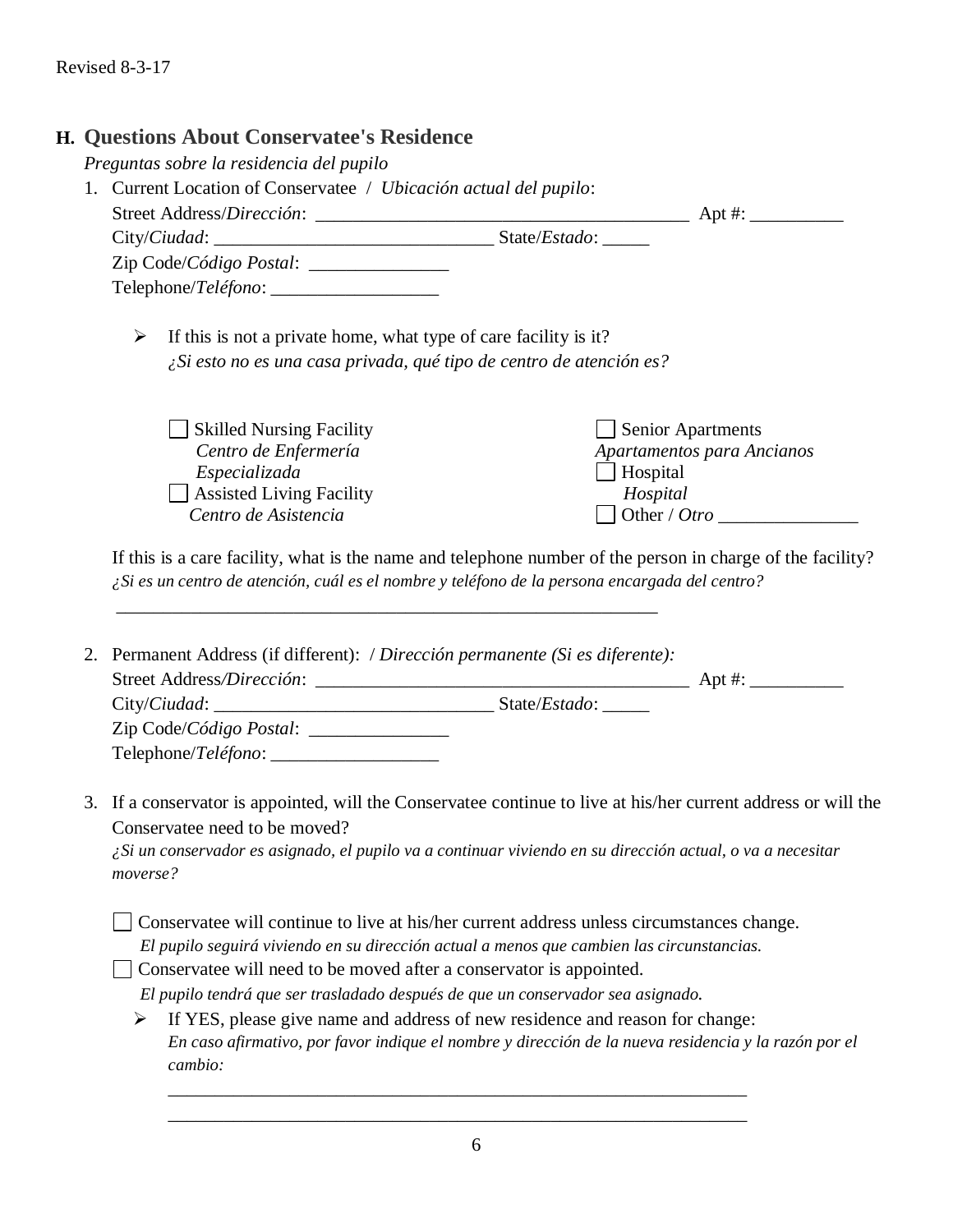## **I. Information About the Conservatee's Income and Assets**

*Información sobre las ganancias y propiedades del pupilo*

1. Does the conservatee receive:

Social Security/ *Seguro Social* \$\_\_\_\_\_\_\_\_\_\_\_

Pension / *Pensión* \$\_\_\_\_\_\_\_\_\_\_\_\_

Another source of income/ *Otros recursos de ganancias* \$\_\_\_\_\_\_\_\_\_\_\_

None of the above / *Ninguno de los anteriores*

- 2. List the value of the conservatee's assets: *Indique el valor de los bienes del pupilo:*
	- ➢ Market Value of Proposed Conservatee's House: \$\_\_\_\_\_\_\_\_\_\_ *Valor de Mercado de la casa del pupilo*
	- ➢ Total Amount of Proposed Conservatee's Bank Accounts: \$\_\_\_\_\_\_\_\_\_ *Balance de las cuentas bancarias del pupilo*
	- ➢ Market Value of Proposed Conservatee's Other Houses: \$\_\_\_\_\_\_\_\_\_ *Valor de Mercado de las otras casas del pupilo*
	- ➢ Approximate Value of Proposed Conservatee's Other Real Property \$\_\_\_\_\_\_ *Valor aproximado de las otras propiedades reales del pupilo*

# **J. Physical Condition of the Conservatee /** *Condición Física del Pupilo*

| 1. Can the Conservate physically attend the hearing on the conservatorship? $\Box$ Yes / Si $\Box$ No<br>¿Puede el pupilo físicamente asistir a la audiencia sobre el tutelaje?<br>$\triangleright$ If NO, explain / <i>En caso negativo, explique</i> : |                                                   |  |
|----------------------------------------------------------------------------------------------------------------------------------------------------------------------------------------------------------------------------------------------------------|---------------------------------------------------|--|
| 2. Full name of Conservatee's Primary Doctor:<br>Nombre completo del Doctor Principal del Pupilo:<br>Street Address/Dirección:                                                                                                                           |                                                   |  |
| City/Ciudad:                                                                                                                                                                                                                                             | State/Estado: ___ Zip Code/Código Postal: _______ |  |

Telephone/*Teléfono*: \_\_\_\_\_\_\_\_\_\_\_\_\_\_\_\_\_\_

Last date seen by doctor / *Fecha de la última visita al doctor*: \_\_\_\_\_\_\_\_\_\_\_\_\_\_\_

3. Is the Conservatee developmentally disabled? (Did Conservatee's disability begin before age 18?) *¿Tiene el pupilo alguna discapacidad de desarrollo? (¿Comenzó la discapacidad del pupilo antes de los 18 años?)*

Yes */ Sí* No (if no, skip section J/ *Si no, pase a la sección L*)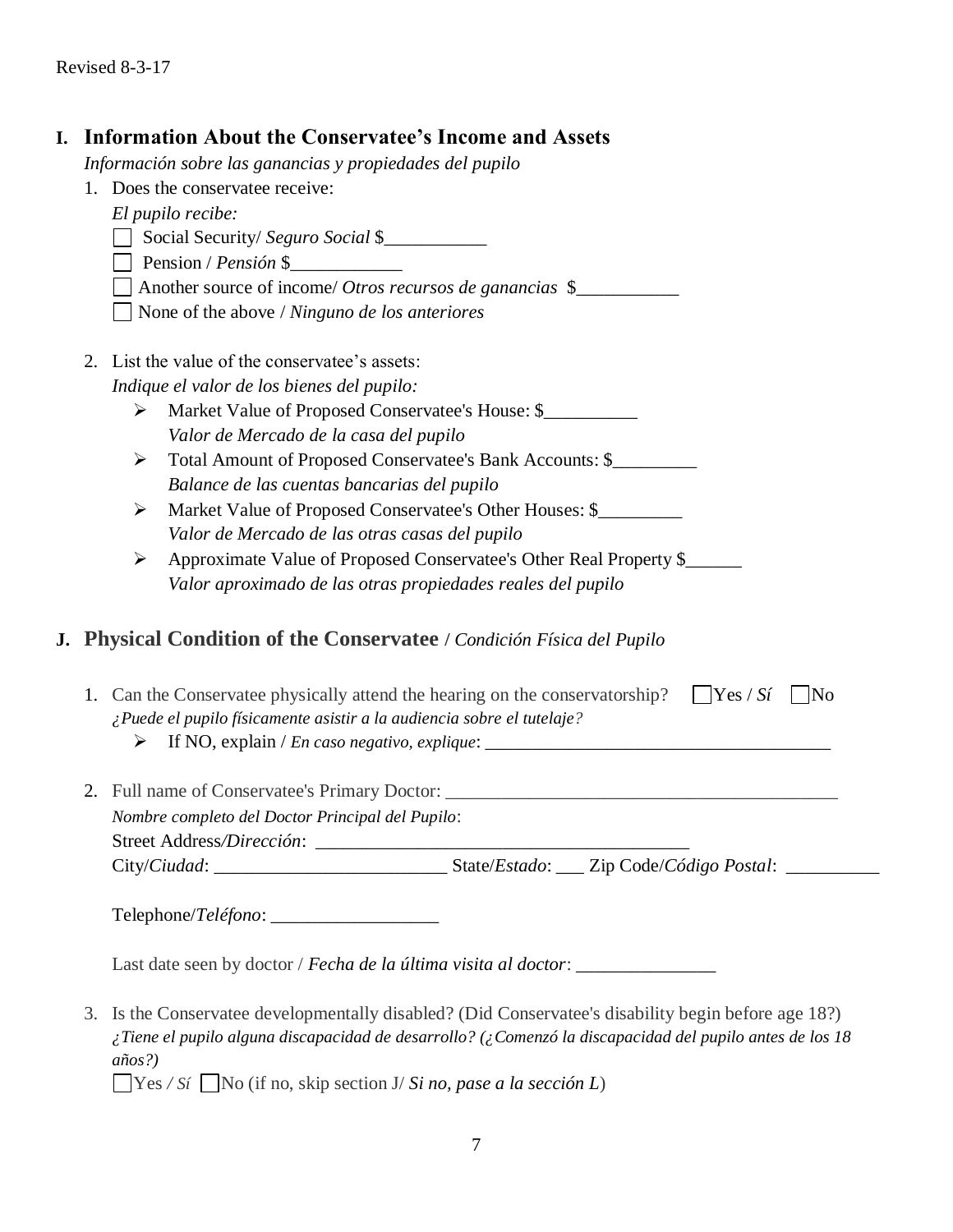# **K. Regional Center Questions (Answer Section K only if Conservatee is developmentally**

**disabled)***/ Preguntas acerca de los Centros Regionales (solamente para pupilos con discapacidad de desarrollo)*

1. What is the name of the Regional Center? ¿*Cuál es el nombre del Centro Regional?*

Eastern Los Angeles, Alhambra North Los Angeles County, Lancaster Frank D. Lanterman, Los Angeles Harbor, Torrance North Los Angeles County, Santa Clarita North Los Angeles County, Chatsworth San Gabriel/Pomona, Pomona South Central Los Angeles, Los Angeles Westside, Culver City Another regional center that is not listed *Otro centro regional no mencionado \_\_\_\_\_\_\_\_\_\_\_\_\_\_\_\_\_\_\_\_\_\_\_\_\_\_\_\_\_\_* No services have been received *No recibe servicio*

2. Name of the Conservatee's Regional Center Worker: *¿Cuál es el nombre del trabajador del centro regional del pupilo?:*

\_\_\_\_\_\_\_\_\_\_\_\_\_\_\_\_\_\_\_\_\_\_\_\_\_\_\_\_\_\_\_\_\_\_\_

# **L. Physical Condition of Conservatee Continued /** *Condición física del pupilo continuado*

1. What is the Conservatee's diagnosis? The conservatee has been diagnosed with: *¿Cuál es el diagnóstico del pupilo? El pupilo ha sido diagnosticado con*:

\_\_\_\_\_\_\_\_\_\_\_\_\_\_\_\_\_\_\_\_\_\_\_\_\_\_\_\_\_\_\_\_\_\_\_\_\_\_\_\_\_\_\_\_\_\_\_\_\_\_\_\_\_\_\_\_\_\_\_

| 2. Does the Conservatee receive any social services other than from a regional center? $\Box$ Yes / Si $\Box$ No |  |
|------------------------------------------------------------------------------------------------------------------|--|
| $\lambda$ Recibe el pupilo servicios sociales - que no sean de un centro regional?                               |  |

| $\triangleright$ If YES, please complete                                                 |                |
|------------------------------------------------------------------------------------------|----------------|
| En caso afirmativo, por favor complete:                                                  |                |
|                                                                                          |                |
| Address / Dirección:                                                                     | City / Ciudad: |
| State / Estado: Zip Code / Código Postal:                                                |                |
|                                                                                          |                |
| Name of Social Worker or Case Manager / Nombre del gerente o trabajador social del caso: |                |

3. Is the Conservatee a patient in—or on leave of absence from—a California State facility? *¿Es el pupilo un paciente en - o en excedencia desde - una institución del estado de California?*  $Y$ es */ Si*  $N$ o

| $\triangleright$ If YES, please complete / <i>En caso afirmativo, por favor complete:</i> |  |  |
|-------------------------------------------------------------------------------------------|--|--|
|                                                                                           |  |  |
| Address /Dirección: City/Ciudad:                                                          |  |  |
| State/Estado: Zip Code/Código Postal:                                                     |  |  |
|                                                                                           |  |  |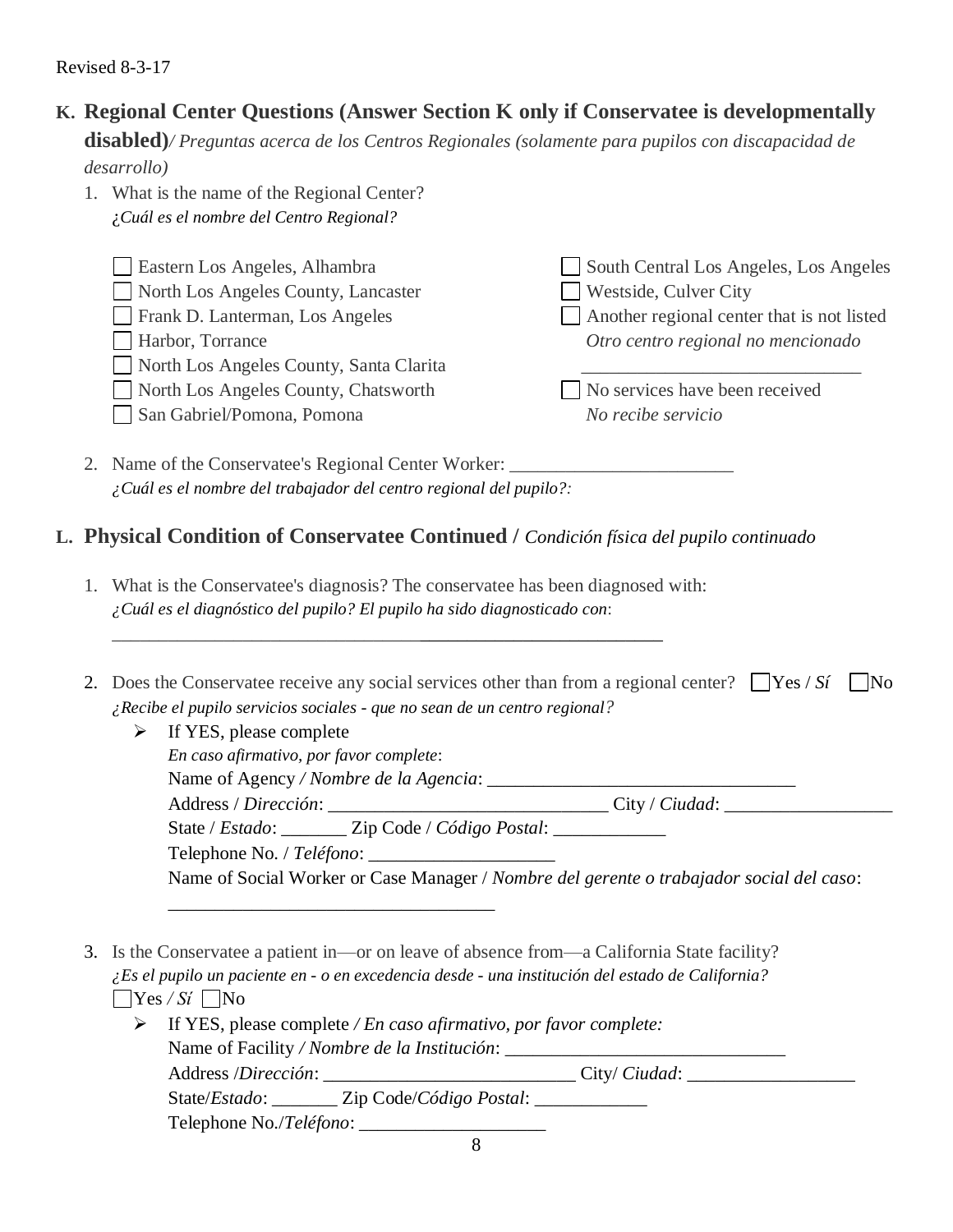Name of Social Worker or Case Manager/*Nombre del gerente o trabajador social del caso*:

|  | ¿Sufre el pupilo de demencia?                                                                       |
|--|-----------------------------------------------------------------------------------------------------|
|  | If YES, does the Proposed Conservator want the authority to administer dementia                     |
|  | medications?                                                                                        |
|  | En caso afirmativo, ¿quiere el conservador propuesto la autoridad para administrar los medicamentos |
|  | para la demencia?                                                                                   |
|  | $\bigcap$ Yes / Sí $\bigcap$ No                                                                     |
|  | If YES, does the Proposed Conservator want the authority to place the Conservatee in a locked       |
|  | dementia facility? $\Box$ Yes / Si $\Box$ No                                                        |
|  |                                                                                                     |

|                                         | En caso afirmativo, ¿quiere el conservador propuesto la autoridad para colocar al pupilo en una |  |
|-----------------------------------------|-------------------------------------------------------------------------------------------------|--|
| <i>instalación cerrada de demencia?</i> |                                                                                                 |  |

# **M. Other Information about the Conservatee /** *Otra información sobre el pupilo*

| 1. Can the Conservatee be left alone?                              | $\Box$ Yes / Sí           | No |
|--------------------------------------------------------------------|---------------------------|----|
| ¿Puede el pupilo ser dejado solo?                                  |                           |    |
| 2. Can the Conservatee eat without assistance?                     | Yes / Si                  | No |
| ¿Puede comer el pupilo sin ayuda?                                  |                           |    |
| 3. Can the Conservatee prepare meals?                              | $\sqrt{Yes/Si}$           | No |
| ¿Puede el pupilo prepararse las comidas?                           |                           |    |
| 4. Can the Conservatee walk?                                       | Yes/Si                    | No |
| ¿Puede caminar el pupilo?                                          |                           |    |
| 5. Can the Conservatee bathe without assistance?                   | $\sqrt{\frac{9}{5}}$      | No |
| ¿Puede el pupilo bañarse sin ayuda?                                |                           |    |
| 6. Can the Conservatee dress and groom without assistance?         | $\sqrt{\frac{9}{5}}$      | No |
| ¿Puede el pupilo vestirse sin ayuda?                               |                           |    |
| 7. Can the Conservatee go the bathroom without assistance?         | $ $ Yes / Si              | No |
| ¿Puede ir el pupilo al baño sin ayuda?                             |                           |    |
| 8. Is the Conservatee able to maintain a clean living environment? | Yes/Si                    | No |
| ¿Es capaz el pupilo de mantener su vivienda limpia?                |                           |    |
| 9. Does the Conservatee take medications without assistance?       | $\bigcap$ Yes / Sí        | No |
| ¿Puede tomar el pupilo medicamentos sin ayuda?                     |                           |    |
| 10. Does the Conservatee wander or get lost?                       | $\Box$ Yes / Sí           | No |
| ¿Cuándo anda solo, es posible que se pierda el pupilo?             |                           |    |
| 11. Does the Conservatee know the date and time of day?            | $\left  \right $ Yes / Sí | No |
| ¿Conoce el pupilo la fecha y la hora del día?                      |                           |    |
| 12. Does the Conservatee get confused easily?                      | $\sqrt{Y}$ es / Sí        | No |
| ¿Se confunde fácilmente el pupilo?                                 |                           |    |
| 13. Is the Conservatee verbal?                                     | Yes / Si                  | No |
| ¿Es capaz de comunicarse verbalmente el pupilo?                    |                           |    |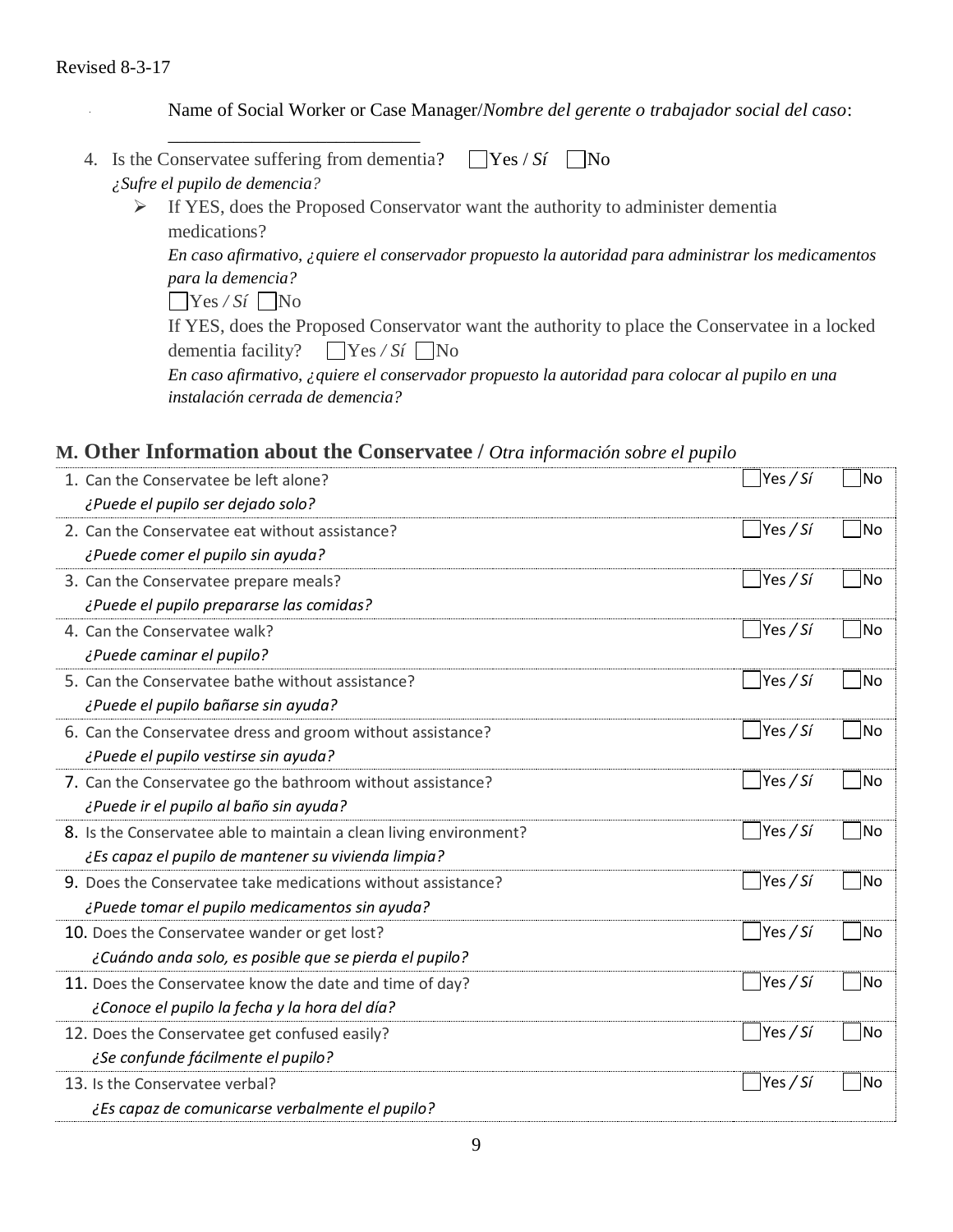| 14. Does the Conservatee fail to recognize familiar people?                              | $\gamma$ es / Sí          | No  |
|------------------------------------------------------------------------------------------|---------------------------|-----|
| ¿Falla el pupilo en reconocer personas familiares?                                       |                           |     |
| 15. Does the Conservatee perceive or appreciate danger?                                  | Yes / Sí                  | No  |
| ¿Puede el pupilo percibir o reconocer peligro?                                           |                           |     |
| 16. Can the Conservatee use public transportation?                                       | $\text{Yes } / \text{Si}$ | No  |
| ¿Puede el pupilo usar el transporte público?                                             |                           |     |
| 17. Does the Conservatee have a caregiver?                                               | Yes / Sí                  | No  |
| ¿Tiene el pupilo un cuidador?                                                            |                           |     |
| 18. Can the Conservatee make medical decisions?                                          | $\sqrt{Yes/Si}$           | No  |
| ¿Puede tomar el pupilo decisiones médicas?                                               |                           |     |
| 19. Does the Conservatee abuse prescription medications, drugs, or alcohol?              | Yes / Si                  | No  |
| ¿Abusa el pupilo de medicamentos prescritos, drogas, o alcohol?                          |                           |     |
| 20. Is the Conservatee susceptible (is vulnerable to) to sexual abuse?                   | $\text{Yes } / \text{Si}$ | No  |
| ¿Es susceptible el pupilo al abuso sexual?                                               |                           |     |
| 21. Has the Conservatee been abused sexually?                                            | $\left \right.$ Yes / Sí  | No  |
| ¿Ha sido abusado el pupilo sexualmente?                                                  |                           |     |
|                                                                                          | Yes / Sí                  | No  |
| 22. Can the Conservatee handle money transactions?                                       |                           |     |
| ¿Puede manejar el pupilo las transacciones de dinero?                                    |                           |     |
| 23. Can the Conservatee communicate with others regarding her/his financial obligations? | Yes / Sí                  | No  |
| ¿Se puede comunicar el pupilo con los demás con respecto a sus obligaciones financieras? |                           |     |
| 24. Can the Conservatee pay bills?                                                       | $\gamma$ es / Sí          | No] |
| ¿Puede pagar el pupilo las cuentas?                                                      |                           |     |
| 25. Can the Conservatee conduct banking transactions?                                    | $\gamma$ es / Sí          | No  |
| ¿Puede realizar el pupilo transacciones bancarias?                                       |                           |     |
| 26. Is the Conservatee susceptible (is vulnerable to) to financial abuse?                | Yes / Sí                  | No  |
| ¿Es el pupilo susceptible al abuso financiero?                                           |                           |     |
| 27. Has the Conservatee been abused financially?                                         | $\gamma$ es / Sí          | Mo] |
| ¿Ha sido abusado el pupilo financieramente?                                              |                           |     |
| 28. Can the Conservatee contract/apply for credit cards?                                 | Yes / Sí                  | No  |
| ¿Puede el pupilo contratar / solicitar tarjetas de crédito?                              |                           |     |
| 29. Does the Conservatee belong to a religion that relies solely on prayer for healing?  | Yes / Sí                  | No  |
| ¿Pertenece el pupilo a una religión que se basa solamente en la oración para sanar?      |                           |     |

# **N. Alternatives to Conservatorship /** *Alternativas al Tutelaje*

Does the Conservatee have any long range planning documents? (Check all that apply) *¿Tiene el pupilo algún documento de planificación a largo plazo? (Marque todos los que apliquen)*

| Power of Attorney for Health Care       | Poder notarial para las finanzas |
|-----------------------------------------|----------------------------------|
| Poder notarial para el cuidado de salud |                                  |
|                                         | Will                             |
| Power of Attorney for Finances          | <i>Testamento</i>                |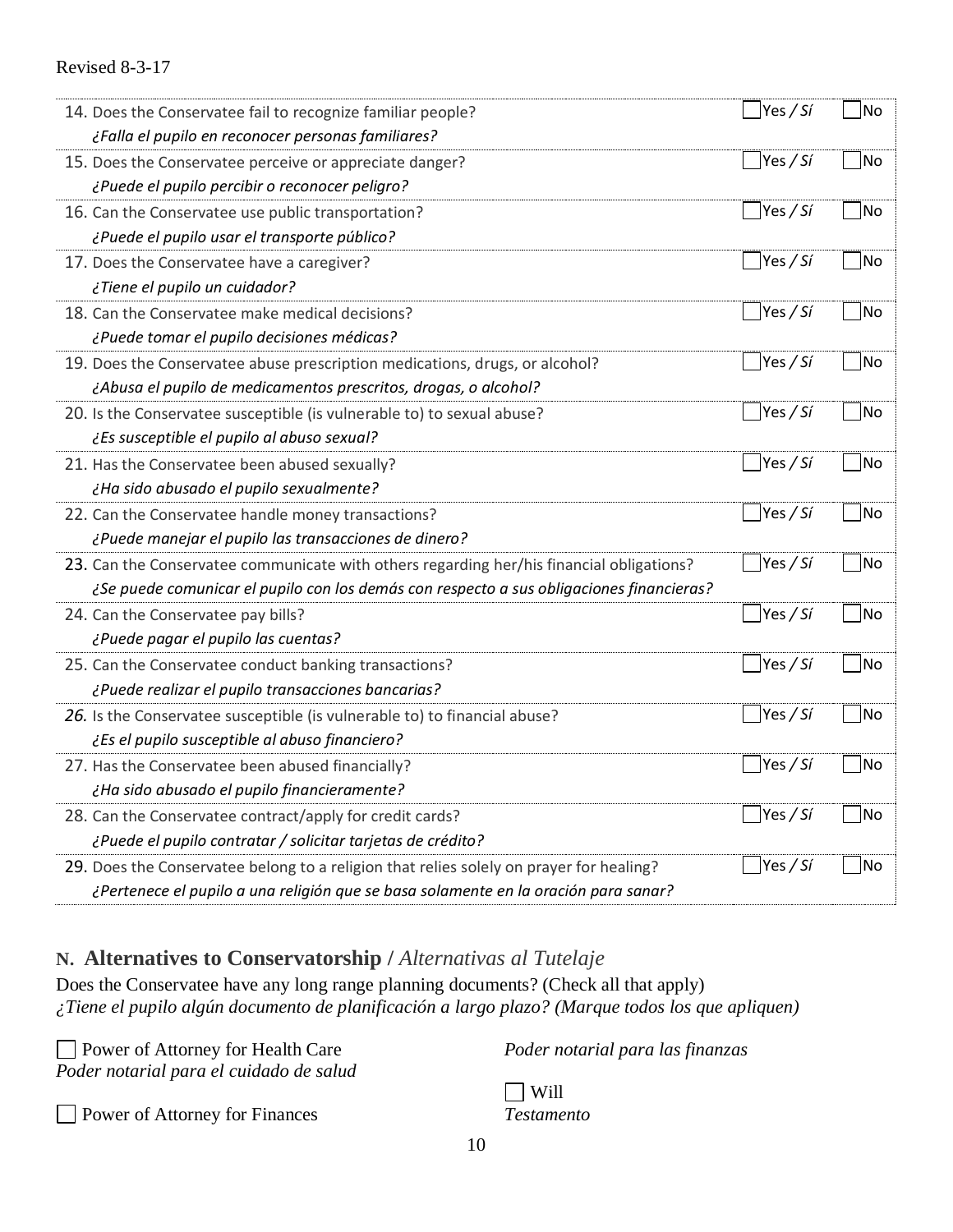*Otros documentos de planificación*

 $\Box$  Trust *Fideicomiso*

None of the Above *Ninguno de los anteriores*

Other Planning Documents

If the proposed conservatee has already executed any of these documents, please provide the date of execution and indicate why that document is unsuitable to protect his/her interests:

*Si el pupilo ya ha ejecutado alguno de estos documentos, por favor ponga la fecha de ejecución e indique por qué ese documento es inapropiado para proteger sus intereses:*

\_\_\_\_\_\_\_\_\_\_\_\_\_\_\_\_\_\_\_\_\_\_\_\_\_\_\_\_\_\_\_\_\_\_\_\_\_\_\_\_\_\_\_\_\_\_\_\_\_\_\_\_\_\_\_\_\_\_\_\_\_\_\_\_\_\_\_\_\_\_\_\_\_\_\_\_\_\_\_\_\_\_\_\_\_\_\_ \_\_\_\_\_\_\_\_\_\_\_\_\_\_\_\_\_\_\_\_\_\_\_\_\_\_\_\_\_\_\_\_\_\_\_\_\_\_\_\_\_\_\_\_\_\_\_\_\_\_\_\_\_\_\_\_\_\_\_\_\_\_\_\_\_\_\_\_\_\_\_\_\_\_\_\_\_\_\_\_\_\_\_\_\_\_\_

# **O. Anwer the Following ONLY if the Conservatee is DEVELOPMENTALLY DISABLED. Powers Requested as Conservator:**

*Conteste esta sección solamente si el pupilo tiene DISCAPACIDAD DE DESARROLLO. Autoridades Solicitadas como Conservador:*

What powers do you want to request as conservator?

*¿Cuáles autoridades quiere solicitar como conservador?*

|    | Determine where conservatee will live                               | Yes / Si | lNo  |
|----|---------------------------------------------------------------------|----------|------|
|    | Determinar dónde va a vivir el pupilo                               |          |      |
|    | 2. Access conservatee's confidential records and papers             | Yes / Si | lNo  |
|    | Tener acceso a los documentos confidenciales del pupilo             |          |      |
| 3. | Consent to or withhold consent to marriage on behalf of conservatee | Yes / Si | lNo  |
|    | Manejar el consentimiento de matrimonio del pupilo                  |          |      |
| 4. | Enter into contracts on behalf of conservatee                       | Yes / Si | lNo. |
|    | Entrar en contratos por parte del pupilo                            |          |      |
|    | 5. Give or withhold medical consent on behalf of conservatee        | Yes / Si | lNo. |
|    | Dar o quitar consentimiento médico por parte del pupilo             |          |      |
| 6. | Control conservatee's sexual and social contacts                    | Yes / Si | lNo. |
|    | Controlar el contacto social y sexual del pupilo                    |          |      |
|    | Make decisions about conservatee's education                        | Yes / Si | lNo  |
|    | Tomar decisiones sobre la educación del pupilo                      |          |      |

### **P. Relatives of Proposed Conservatee /** *Los familiares de pupilo propuesto***:**

The law requires you to give a copy of the petition to all living relatives listed below. You must provide the names and street addresses of all living parents, grandparents, children, grandchildren, brothers and sisters **unless they are under the age of 12**. This is true whether or not the relatives live in the United States and whether or not they have any contact with the proposed conservatee. (If names or addresses are unknown or the relative is deceased please indicate. If you will be unable to obtain the information, please indicate at the end of this form.) If any relative is deceased, provide the name and indicate he or she is deceased. If you do not know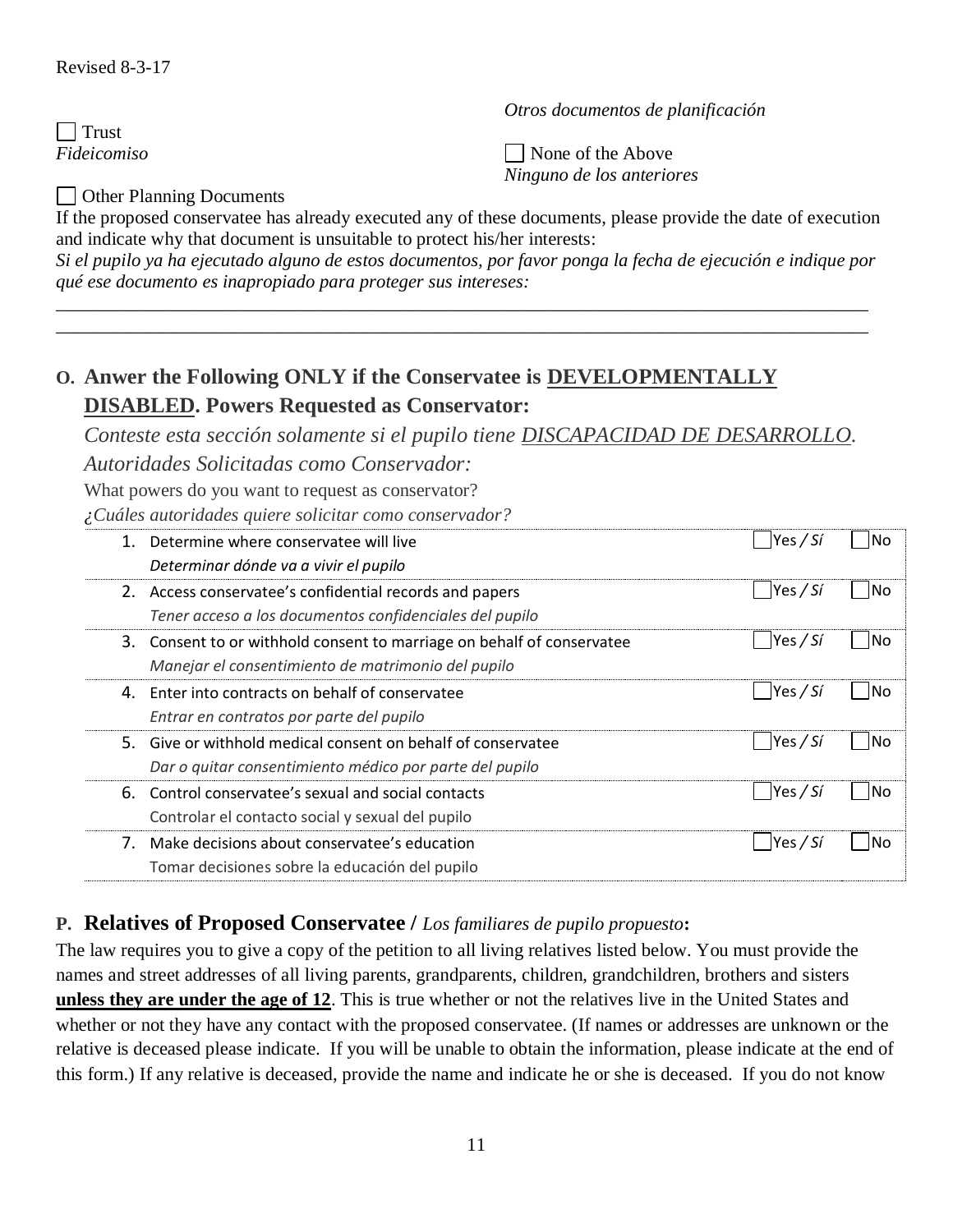the name or address of the relative, indicate "unknown". Addresses MUST be complete and indicate Zip Code or Country Code. \*\*Additional space for relatives' information provided at the end of this form\*\*

**PLEASE NOTE: The addresses you provide MUST BE COMPLETE AND CORRECT. If you do not provide the complete and correct information for listed relatives, your hearing could be delayed or the petition could be denied until all relatives have received proper notice of your petition filing. The clinic will make only one attempt to help you send copies of the petition to the relatives you list below. The clinic will use your information for the return address on each envelope, and if any envelopes are returned to you as undeliverable due to an incorrect address, you will be responsible for re-sending them to the correct address.** 

*La ley requiere que usted proporcione los nombres y las direcciones de todos los parientes vivos, incluyendo los padres, abuelos, hijos, nietos, hermanos y hermanas, a menos que sean menores de 12 años. Esto aplica aún si los parientes no viven en los Estados Unidos y si tienen o no tienen contacto con el pupilo. (Si los nombres o las direcciones son desconocidas o el familiar ha fallecido, indíquelo. Si usted no será capaz de obtener la información, por favor indíquelo.) Si ha fallecido algún familiar, proporcione el nombre e indique que él o ella ha fallecido. Si usted no sabe el nombre o la dirección del familiar, indique "desconocido". Las direcciones deben ser completas e indicar código postal o código de país. \*\* Espacio adicional para la información de los familiares se encuentra en la última página\*\** 

*NÓTESE: Las direcciones que usted nos proporcione deben estar completas y correctas. Si usted no proporciona la información completa y correcta para los familiares mencionados, su audiencia podría retrasarse o la petición podría ser negada hasta que todos los familiares hayan sido debidamente notificados de su declaración de petición. La clínica hará sólo un intento de ayudar a que envíe copias de la petición a los familiares en la lista. La clínica va a usar su información para la dirección de retorno de cada sobre, y si los sobres son devueltos por imposibilidad de entrega debido a una dirección incorrecta, usted será responsable de volver a enviarlos a la dirección correcta.*

| <b>Father/Padre:</b>                                | Deceased /Fallecido/a         |
|-----------------------------------------------------|-------------------------------|
|                                                     |                               |
|                                                     |                               |
|                                                     |                               |
|                                                     |                               |
| No se puede localizar. Explique:                    |                               |
|                                                     |                               |
|                                                     |                               |
| 2. Paternal Grandfather/Abuelo paterno:             | Deceased / <i>Fallecido/a</i> |
| Name/Nombre: 2008. [19] Name/Nombre:                |                               |
|                                                     |                               |
| City/Ciudad: State/Estado: Zip Code/ Código Postal: |                               |
|                                                     |                               |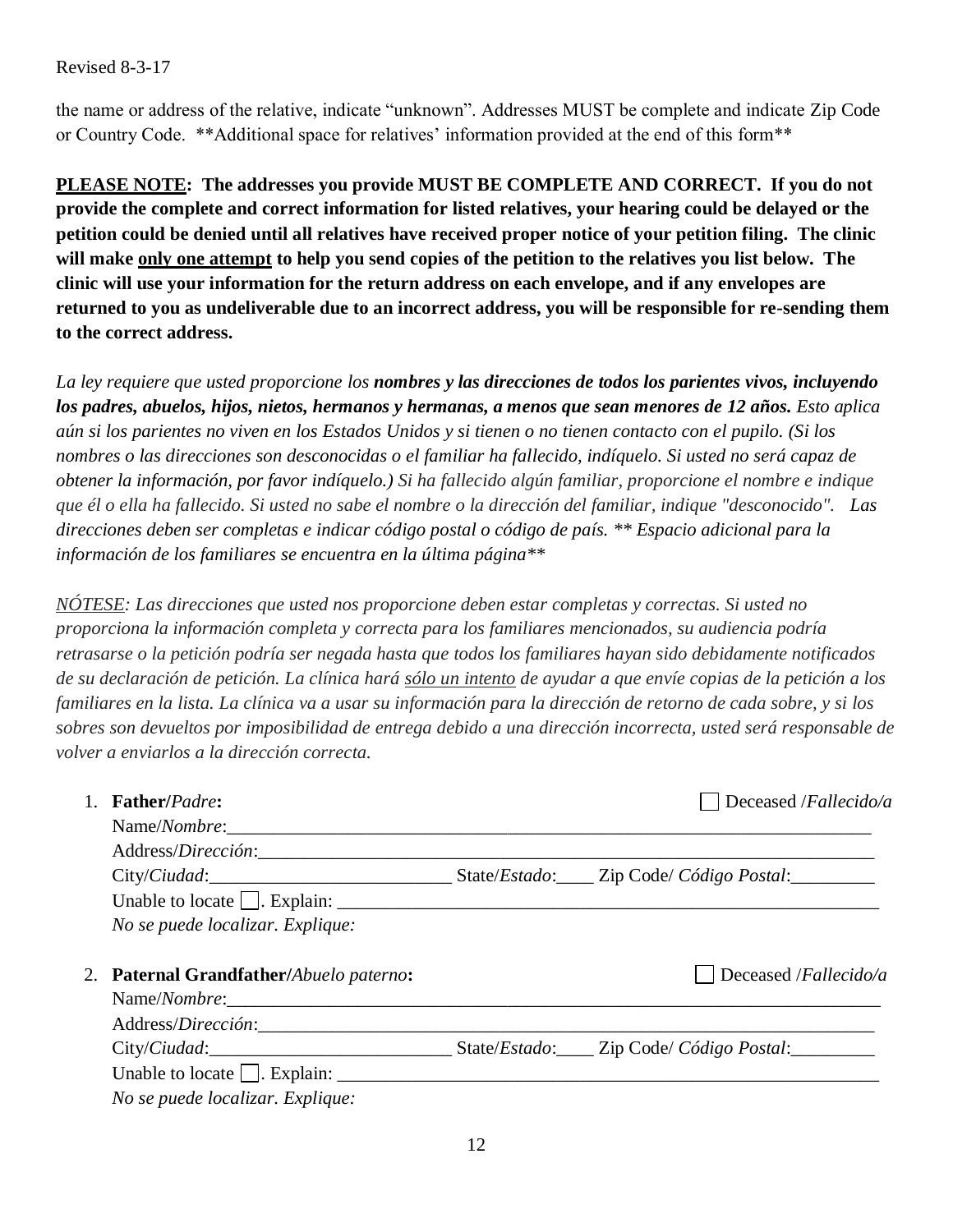|    | 3. Paternal Grandmother/Abuela paterna:<br>Name/Nombre:                                              | Deceased /Fallecido/a |
|----|------------------------------------------------------------------------------------------------------|-----------------------|
|    |                                                                                                      |                       |
|    | City/Ciudad:_________________________________State/Estado:_____ Zip Code/ Código Postal:___________  |                       |
|    | Unable to locate $\Box$ . Explain: $\Box$                                                            |                       |
|    | No se puede localizar. Explique:                                                                     |                       |
|    | 4. Mother/Madre:                                                                                     | Deceased /Fallecido/a |
|    | Name/Nombre:                                                                                         |                       |
|    |                                                                                                      |                       |
|    |                                                                                                      |                       |
|    | Unable to locate $\Box$ . Explain: $\Box$                                                            |                       |
|    | No se puede localizar. Explique:                                                                     |                       |
|    | 5. Maternal Grandfather/Abuelo materno:                                                              | Deceased /Fallecido/a |
|    | Name/Nombre:                                                                                         |                       |
|    |                                                                                                      |                       |
|    | City/Ciudad:__________________________________State/Estado:______ Zip Code/ Código Postal:__________ |                       |
|    |                                                                                                      |                       |
|    | No se puede localizar. Explique:                                                                     |                       |
| 6. | Maternal Grandmother/Abuela materna:                                                                 | Deceased /Fallecido/a |
|    |                                                                                                      |                       |
|    |                                                                                                      |                       |
|    | City/Ciudad:__________________________________State/Estado:______ Zip Code/ Código Postal:__________ |                       |
|    |                                                                                                      |                       |
|    | No se puede localizar. Explique:                                                                     |                       |
|    | 7. Spouse / Esposo o Esposa:                                                                         | Deceased /Fallecido/a |
|    |                                                                                                      |                       |
|    |                                                                                                      |                       |
|    | City/Ciudad:__________________________________State/Estado:_____ Zip Code/ Código Postal:__________  |                       |
|    |                                                                                                      |                       |
|    | No se puede localizar. Explique:                                                                     |                       |
|    | 8. Brothers and Sisters (include half-brothers and sisters) / Hermanos incluyendo medios hermanos:   |                       |
|    | $\Box$ Man/ <i>Hombre</i> $\Box$ Woman/ <i>Mujer</i>                                                 | Deceased /Fallecido/a |
|    |                                                                                                      |                       |
|    |                                                                                                      |                       |
|    |                                                                                                      |                       |
|    |                                                                                                      |                       |
|    | No se puede localizar. Explique:                                                                     |                       |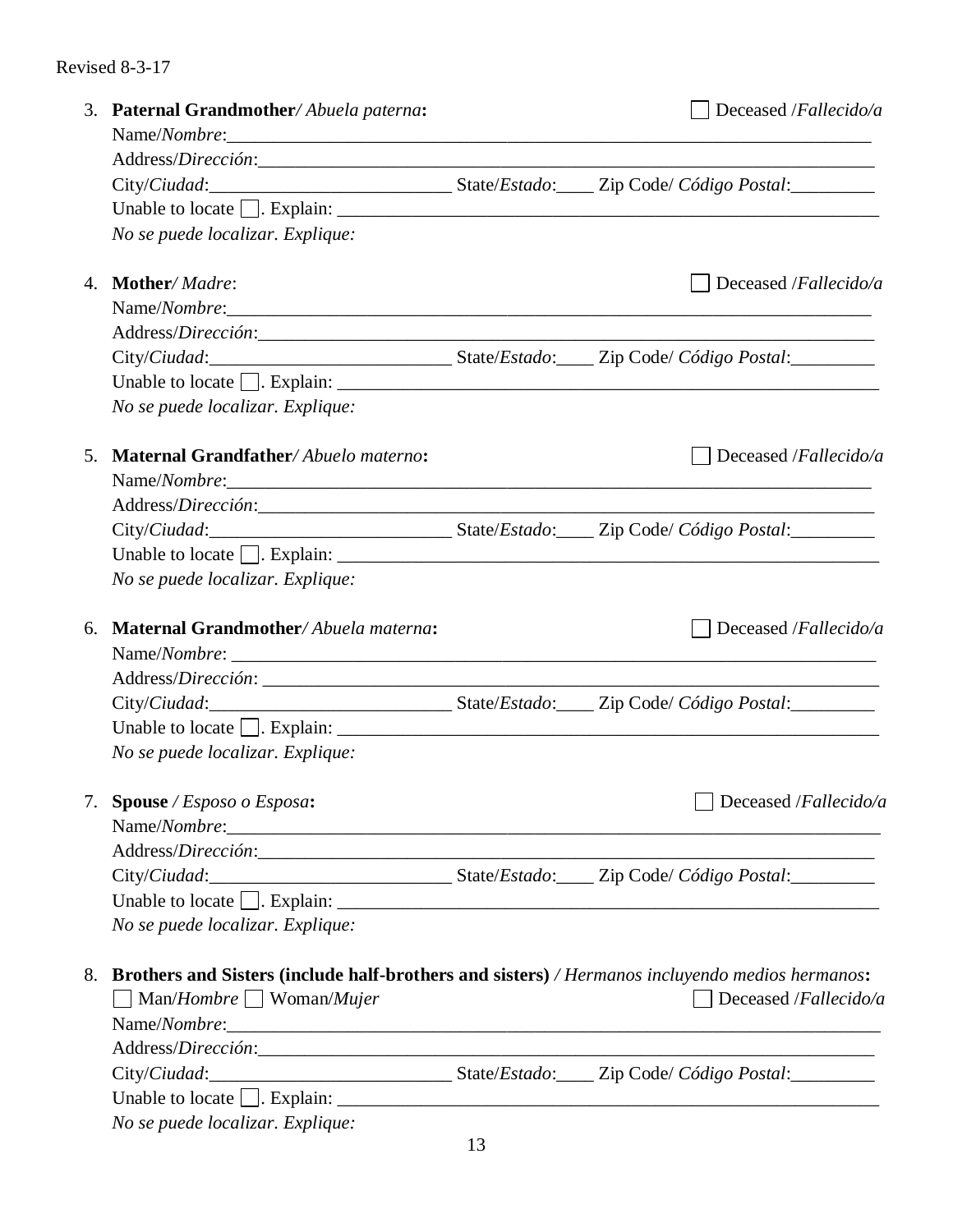| $\Box$ Man/ <i>Hombre</i> $\Box$ Woman/ <i>Mujer</i>                                      |    | Deceased /Fallecido/a                                                                                      |
|-------------------------------------------------------------------------------------------|----|------------------------------------------------------------------------------------------------------------|
|                                                                                           |    |                                                                                                            |
|                                                                                           |    |                                                                                                            |
|                                                                                           |    | City/Ciudad:__________________________________State/Estado:_____ Zip Code/ Código Postal:__________        |
|                                                                                           |    |                                                                                                            |
| No se puede localizar. Explique:                                                          |    |                                                                                                            |
| $\Box$ Man/ <i>Hombre</i> $\Box$ Woman/ <i>Mujer</i>                                      |    | Deceased /Fallecido/a                                                                                      |
|                                                                                           |    |                                                                                                            |
|                                                                                           |    |                                                                                                            |
|                                                                                           |    | City/Ciudad:_________________________________State/Estado:_____ Zip Code/ Código Postal:___________        |
|                                                                                           |    |                                                                                                            |
| No se puede localizar. Explique:                                                          |    |                                                                                                            |
| 9. Children (include adopted children) / Hijos (incluyendo hijos adoptados):              |    |                                                                                                            |
| $\Box$ Man/Hombre $\Box$ Woman/Mujer                                                      |    | Deceased /Fallecido/a                                                                                      |
| Name/Nombre:                                                                              |    |                                                                                                            |
|                                                                                           |    |                                                                                                            |
|                                                                                           |    |                                                                                                            |
| Unable to locate $\Box$ . Explain: $\Box$                                                 |    |                                                                                                            |
| No se puede localizar. Explique:                                                          |    |                                                                                                            |
|                                                                                           |    |                                                                                                            |
| $\Box$ Man/Hombre $\Box$ Woman/Mujer                                                      |    | Deceased /Fallecido/a                                                                                      |
| Name/Nombre:                                                                              |    |                                                                                                            |
|                                                                                           |    |                                                                                                            |
|                                                                                           |    | City/Ciudad:_________________________________State/Estado:_____ Zip Code/ Código Postal:___________        |
| Unable to locate $\Box$ . Explain: $\Box$                                                 |    |                                                                                                            |
| No se puede localizar. Explique:                                                          |    |                                                                                                            |
| 10. Grandchildren (include adopted grandchildren) / Nietos (incluyendo nietos adoptados): |    |                                                                                                            |
| $\text{Man}/\text{Hombre}$ Woman/ <i>Mujer</i>                                            |    | Deceased /Fallecido/a                                                                                      |
| Name/Nombre:                                                                              |    |                                                                                                            |
|                                                                                           |    |                                                                                                            |
|                                                                                           |    | City/Ciudad: __________________________________State/Estado: ______ Zip Code/ Código Postal: _____________ |
|                                                                                           |    |                                                                                                            |
| No se puede localizar. Explique:                                                          |    |                                                                                                            |
| $\text{Man}/\text{Hombre}$ Woman/ <i>Mujer</i>                                            |    | Deceased /Fallecido/a                                                                                      |
|                                                                                           |    |                                                                                                            |
|                                                                                           |    |                                                                                                            |
|                                                                                           | 11 |                                                                                                            |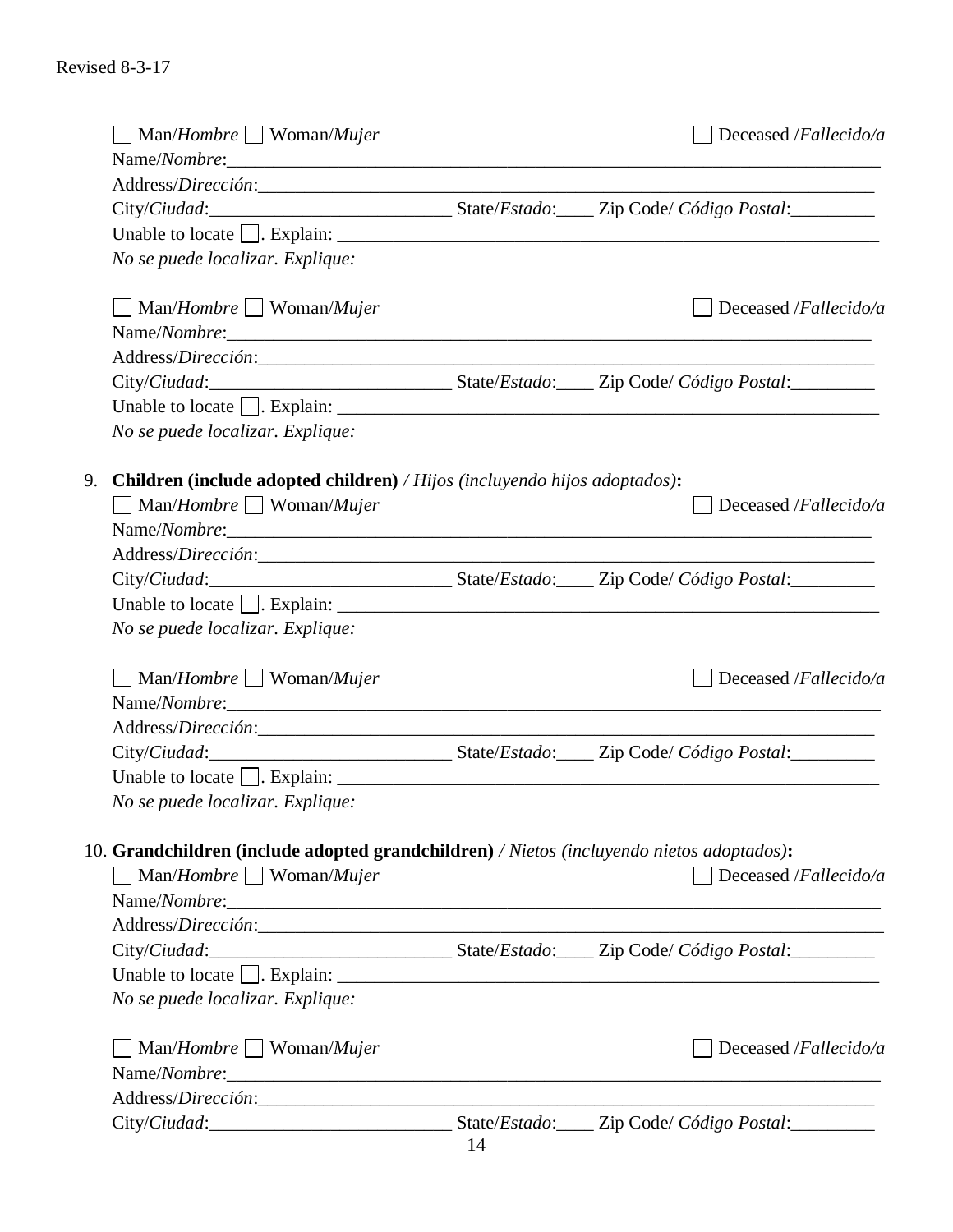Unable to locate  $\Box$ . Explain:  $\Box$ 

*No se puede localizar. Explique:*

# **Q. Additional Brothers, Sisters (Including half-brothers & half-sisters), Children and Grandchildren**

*Hermanos (incluyendo medios hermanos), hijos y nietos adicionales.* 

| $\text{Man}/\text{Hombre}$ Woman/ <i>Mujer</i>                                                             |  | Deceased /Fallecido/a |
|------------------------------------------------------------------------------------------------------------|--|-----------------------|
|                                                                                                            |  |                       |
|                                                                                                            |  |                       |
|                                                                                                            |  |                       |
| City/Ciudad: __________________________________State/Estado: ______ Zip Code/ Código Postal: _____________ |  |                       |
|                                                                                                            |  |                       |
| No se puede localizar. Explique:                                                                           |  |                       |
| $\Box$ Man/Hombre $\Box$ Woman/Mujer                                                                       |  | Deceased /Fallecido/a |
|                                                                                                            |  |                       |
| Name / Nombre:                                                                                             |  |                       |
|                                                                                                            |  |                       |
| City/Ciudad:__________________________________State/Estado:_____ Zip Code/ Código Postal:__________        |  |                       |
|                                                                                                            |  |                       |
| No se puede localizar. Explique:                                                                           |  |                       |
| $\Box$ Man/Hombre $\Box$ Woman/Mujer                                                                       |  | Deceased /Fallecido/a |
|                                                                                                            |  |                       |
|                                                                                                            |  |                       |
|                                                                                                            |  |                       |
| City/Ciudad:__________________________________State/Estado:_____ Zip Code/ Código Postal:__________        |  |                       |
|                                                                                                            |  |                       |
| No se puede localizar. Explique:                                                                           |  |                       |
| $\Box$ Man/ <i>Hombre</i> $\Box$ Woman/ <i>Mujer</i>                                                       |  | Deceased /Fallecido/a |
|                                                                                                            |  |                       |
|                                                                                                            |  |                       |
|                                                                                                            |  |                       |
|                                                                                                            |  |                       |
| City/Ciudad:__________________________________State/Estado:_____ Zip Code/ Código Postal:__________        |  |                       |
| Unable to locate $\Box$ . Explain: $\Box$                                                                  |  |                       |

# **R. Fee Waiver Questions /** *Preguntas para renunciar al costo de aplicación*

- 1. Does the Conservatee have a job?  $\Box$  Yes / *Sí*  $\Box$  No
	- *¿El pupilo tiene algún trabajo?*
		- ➢ If yes / *Si respondió sί*: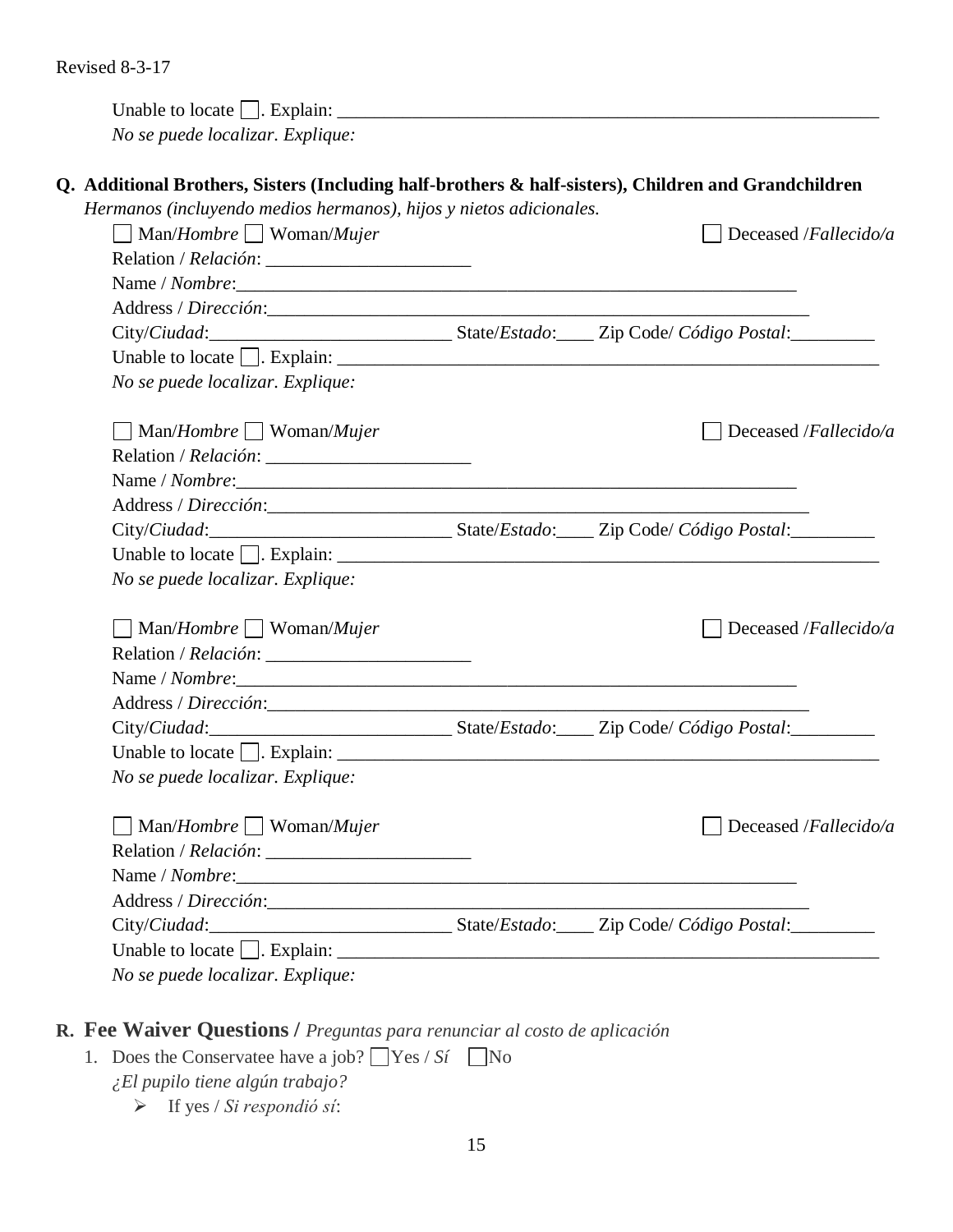Job Title: \_\_\_\_\_\_\_\_\_\_\_\_\_\_\_\_\_\_\_\_ Employer Name: *Tίtulo Nombre de empleador* Employer Address: *Dirección del empleador*

- 2. Does the Conservatee's income from employment change from month to month?  $\Box$  Yes / *Sí*  $\Box$  No *¿El salario de empleo del pupilo cambia de mes a mes?*
- 3. How much does the conservatee earn per month before taxes and other deductions are made (gross monthly income)? **If the conservatee's income changes from month to month, please provide a**  monthly average from the last year.

*¿Cuánto gana el pupilo cada mes antes de impuestos y otras deducciones? Si el pago cambia cada mes, indίque el promedio mensual.*

4. Aside from income earned from a job or public benefit payments, does the Conservatee receive any other income?

*Aparte del salario Ganado de un trabajo o pagos de servicios públicos, ¿el pupilo recibe algún otro ingreso?*

5. List the source and amount of the Conservatee's other monthly income: *Proporcione el origen y la cantidad del ingreso mensual del pupilo:*

Source of Income/*Origen del Ingreso* Monthly Amount/*Cantidad Mensual* \_\_\_\_\_\_\_\_\_\_\_\_\_\_\_\_\_\_\_\_\_\_\_\_\_\_\_\_\_\_\_\_\_\_\_\_\_\_\_\_ \_\_\_\_\_\_\_\_\_\_\_\_\_\_\_\_\_\_\_\_\_\_\_\_\_\_\_\_\_\_\_\_\_\_\_\_ \_\_\_\_\_\_\_\_\_\_\_\_\_\_\_\_\_\_\_\_\_\_\_\_\_\_\_\_\_\_\_\_\_\_\_\_\_\_\_\_ \_\_\_\_\_\_\_\_\_\_\_\_\_\_\_\_\_\_\_\_\_\_\_\_\_\_\_\_\_\_\_\_\_\_\_\_ 6. Is the Conservatee  $\Box$  Married  $\Box$  Divorced  $\Box$  Widowed or  $\Box$  Single and never married *Es el pupilo Casado/a Divorciado/a Viudo/a o Soltero/a o nunca Casado/a* ➢ If married, please provide / *Si es Casado/a, por favor indique*: Spouse/Partner's Mailing Address: *Dirección de esposo/a o pareja* Spouse/Partner's telephone number: *Número de teléfono de esposo/a o pareja* Name of Spouse's employer (if unemployed, write none): *Nombre del empleador de esposo/a o pareja (si está sin empleo, anote "none")* Address of Spouse's employer: *Dirección del empleador de esposo/a o pareja*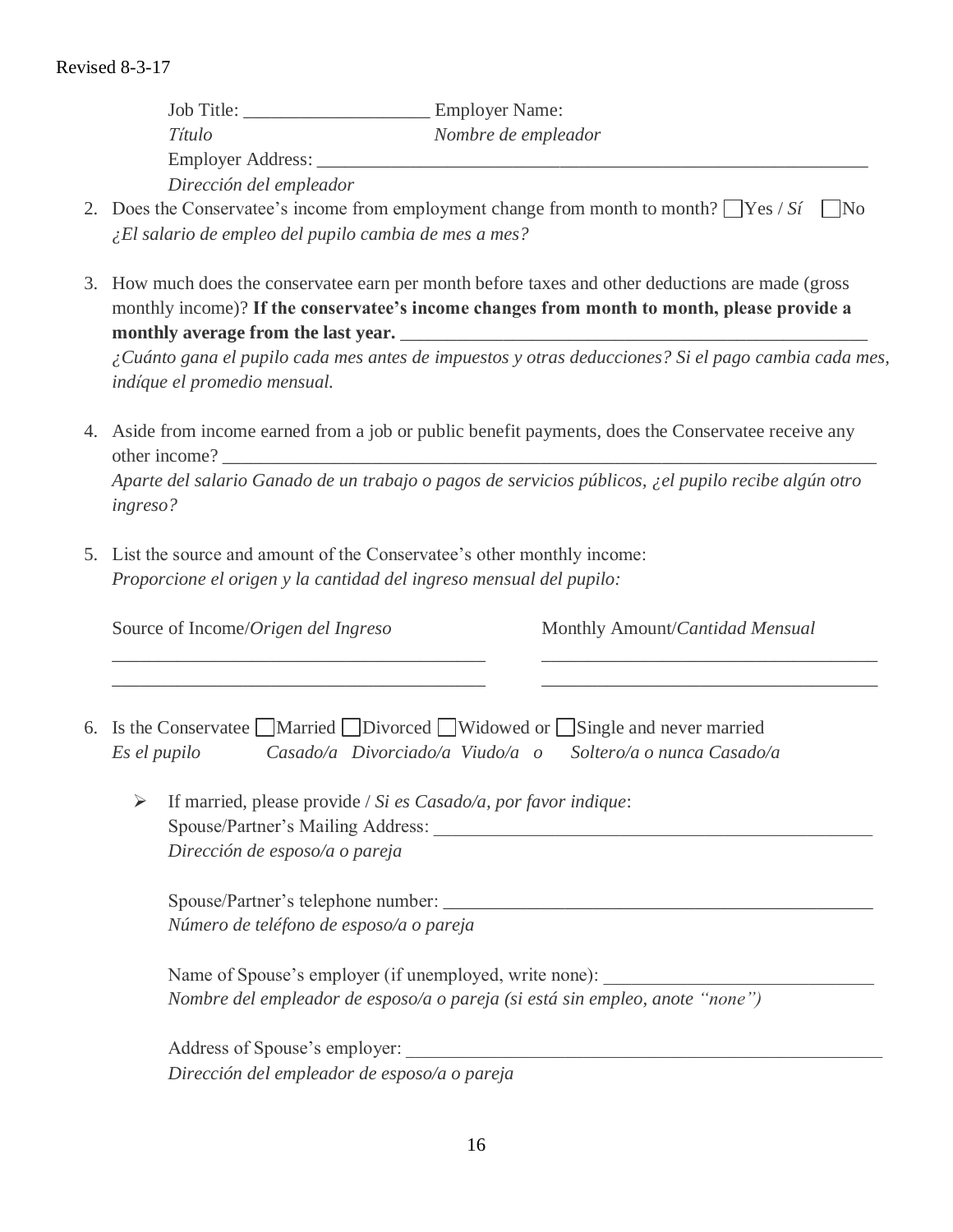Does the proposed Conservatee's spouse or partner manage some or all of the couple's community property outside of the Conservatorship estate, or following the appointment of a Conservator, does he or she plan to do so?

*¿La pareja o esposo/a administra una parte o toda la propiedad fuera del caso de conservador, o planea tomar control después de que un conservador haya sido asignado?*   $\bigcap$ Yes / *Sí*  $\bigcap$ No

➢ If divorced, please provide / *Si es divorciado/a, por favor indique*: Name of  $\Box$  former spouse or  $\Box$  registered domestic partner: *Nombre del último esposo/a o pareja doméstica registrada*

Mailing Address of former spouse or registered partner / *Dirección de último/a esposo/a o pareja doméstica registrada:*  $\overline{\phantom{a}}$ 

Telephone Number of current spouse/registered domestic partner or former spouse/registered domestic partner / *Número de teléfono del esposo/a o pareja doméstica actual o del último/a esposo/a o pareja doméstica registrada*: *\_\_\_\_\_\_\_\_\_\_\_\_\_\_\_\_\_\_\_\_\_\_\_\_\_\_\_\_\_\_\_\_\_\_\_\_\_\_\_\_\_\_\_\_*

| Date of Divorce Judgment or Decree: | Court: | Case Number:   |
|-------------------------------------|--------|----------------|
| Fecha de finalización de separación | Corte  | Número de caso |

Name of Former Spouse/Partner's Employer: *Empleador de ultimo/a esposo/a o pareja doméstica*

Address of Former Spouse/Partner's Employer: *Dirección de empleador de ultimo/a esposo/a o pareja doméstica*

| Is there a support order for the proposed Conservatee? $\Box$ Yes / Si $\Box$ No |  |
|----------------------------------------------------------------------------------|--|
| $\lambda$ Hay una orden de apoyo para el pupilo?                                 |  |

➢ If widowed, please provide / *Si es viudo/a por favor indique:* Name of Spouse or registered domestic partner/*Nombre de esposo/a o pareja doméstica*

Date of marriage or partnership / *Fecha de matrimonio*: \_\_\_\_\_\_\_\_\_\_\_\_\_\_\_\_\_\_\_\_\_\_\_\_\_\_\_\_\_\_

Spouse/Partner's Date of Death / *Fecha de fallecimiento de esposo/a o pareja doméstica:*

*\_\_\_\_\_\_\_\_\_\_\_\_\_\_\_\_\_\_\_\_\_\_\_\_\_\_\_\_\_\_\_\_\_\_\_\_\_\_\_\_\_\_\_\_\_\_\_\_\_\_\_\_\_\_\_\_\_\_\_\_\_\_\_\_\_\_\_\_\_\_\_\_\_\_\_\_*

*\_\_\_\_\_\_\_\_\_\_\_\_\_\_\_\_\_\_\_\_\_\_\_\_\_\_\_\_\_\_\_\_\_\_\_\_\_\_\_\_\_\_\_\_\_\_\_\_\_\_\_\_\_\_\_\_\_\_\_\_\_\_\_\_\_\_\_\_\_\_\_\_\_\_\_\_*

7. Is the conservatee a trustor or settlor of a trust? / *¿Es el pupilo parte de un contrato fiduciario?*  $\bigcap$ Yes / *Sí*  $\bigcap$ No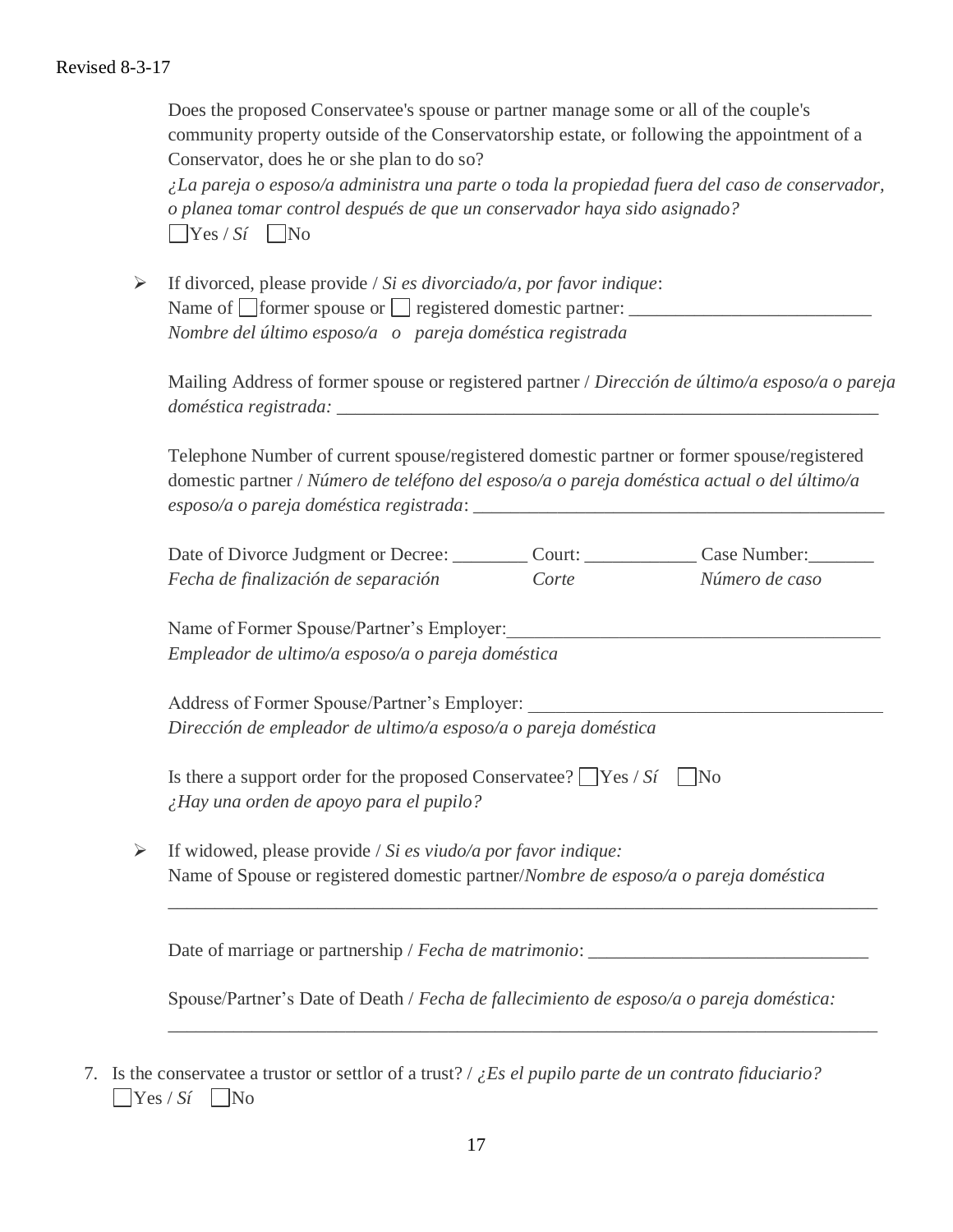If yes, please identify and provide the current address and telephone number of the current trustee(s) of each trust, describe the general terms of and value of each trust and the nature and value of the conservatee's interest in each trust, and the amount(s) and frequency of any distributions to or for the benefit of the conservatee prior to the appointment of a conservator, of which you are aware. *Si respondió sί, por favor identifique la dirección y número de teléfono de cada miembro involucrado en el contrato fiduciario y el valor, distribución, y beneficios del interés para cada miembro.*

\_\_\_\_\_\_\_\_\_\_\_\_\_\_\_\_\_\_\_\_\_\_\_\_\_\_\_\_\_\_\_\_\_\_\_\_\_\_\_\_\_\_\_\_\_\_\_\_\_\_\_\_\_\_\_\_\_\_\_\_\_\_\_\_\_\_\_\_\_\_\_\_\_\_\_\_\_\_\_\_\_\_\_\_ \_\_\_\_\_\_\_\_\_\_\_\_\_\_\_\_\_\_\_\_\_\_\_\_\_\_\_\_\_\_\_\_\_\_\_\_\_\_\_\_\_\_\_\_\_\_\_\_\_\_\_\_\_\_\_\_\_\_\_\_\_\_\_\_\_\_\_\_\_\_\_\_\_\_\_\_\_\_\_\_\_\_\_\_ \_\_\_\_\_\_\_\_\_\_\_\_\_\_\_\_\_\_\_\_\_\_\_\_\_\_\_\_\_\_\_\_\_\_\_\_\_\_\_\_\_\_\_\_\_\_\_\_\_\_\_\_\_\_\_\_\_\_\_\_\_\_\_\_\_\_\_\_\_\_\_\_\_\_\_\_\_\_\_\_\_\_\_\_

8. Is the Conservatee the beneficiary of a trust? /*¿Es el pupilo el beneficiario de un contrato fiduciario?*  $\bigcap$ Yes / *Sí*  $\bigcap$ No

If yes, please identify and provide the current address and telephone number of the current trustee(s) of each trust, describe the general terms of and value of each trust and the nature and value of the conservatee's interest in each trust, and the amount(s) and frequency of any distributions to or for the benefit of the conservatee prior to the appointment of a conservator, of which you are aware *Si respondió sί, por favor identifique la dirección y número de teléfono de cada miembro involucrado en el contrato fiduciario y el valor, distribución, y beneficios del interés para cada miembro.*

\_\_\_\_\_\_\_\_\_\_\_\_\_\_\_\_\_\_\_\_\_\_\_\_\_\_\_\_\_\_\_\_\_\_\_\_\_\_\_\_\_\_\_\_\_\_\_\_\_\_\_\_\_\_\_\_\_\_\_\_\_\_\_\_\_\_\_\_\_\_\_\_\_\_\_\_\_\_\_\_\_\_\_\_ \_\_\_\_\_\_\_\_\_\_\_\_\_\_\_\_\_\_\_\_\_\_\_\_\_\_\_\_\_\_\_\_\_\_\_\_\_\_\_\_\_\_\_\_\_\_\_\_\_\_\_\_\_\_\_\_\_\_\_\_\_\_\_\_\_\_\_\_\_\_\_\_\_\_\_\_\_\_\_\_\_\_\_\_ \_\_\_\_\_\_\_\_\_\_\_\_\_\_\_\_\_\_\_\_\_\_\_\_\_\_\_\_\_\_\_\_\_\_\_\_\_\_\_\_\_\_\_\_\_\_\_\_\_\_\_\_\_\_\_\_\_\_\_\_\_\_\_\_\_\_\_\_\_\_\_\_\_\_\_\_\_\_\_\_\_\_\_\_

9. Does the Conservatee receive: Check all that apply and the amount. *Recibe el pupilo: Marque todas las que apliquen y la cantidad*

| Recibe et pupub. Murque ibuus ius que apuquen y la cumului |                                                 |  |
|------------------------------------------------------------|-------------------------------------------------|--|
| Medi-Cal                                                   | <b>CalWORKS or TANF</b>                         |  |
| Food Stamp/Estampillas                                     | <b>CAPI</b>                                     |  |
| <b>SSI</b>                                                 | <b>Social Security</b>                          |  |
| <b>SSP</b>                                                 | Pension/Pensión                                 |  |
| <b>IHSS</b>                                                | Other Income/ <i>Otro Ingreso</i> $\frac{1}{2}$ |  |
| County Relief /                                            | None of the Above                               |  |
| <b>General Assistance</b>                                  | Ninguna de las anteriores                       |  |
| Alivio o asistencia general                                |                                                 |  |
|                                                            |                                                 |  |

If you checked none of the above, complete section S, Additional Fee Waiver Questions. If the conservatee receives any of the above public benefits, skip section S and move on to section T.

*Si marcó "ninguna de las anteriores" asegúrese de llenar la sección S. Si el pupilo recibe alguno de los beneficios mencionados anteriormente, dirίjase directamente a la sección T.*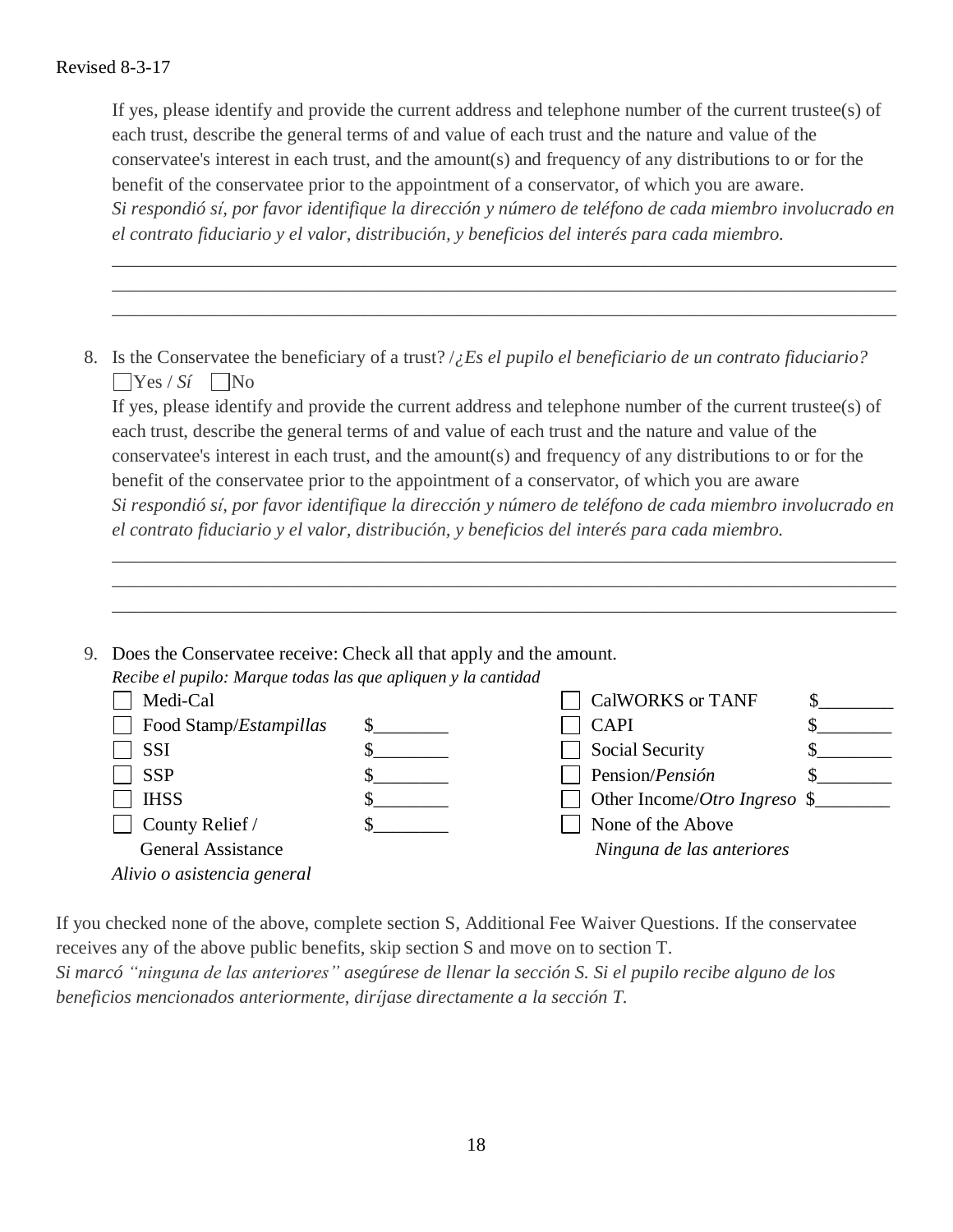## **S. Additional Fee Waiver Questions /** *Preguntas adicionales sobre la excepción de pago*

- 1. Not counting the proposed Conservator, are there other people living in the proposed Conservatee's household?/ *Sin incluir al conservador, ¿hay otras personas viviendo en la casa donde habita el pupilo?*  $\bigcap$ Yes / *Sí*  $\bigcap$ No
	- $\triangleright$  If yes, list the family members living in the home on whom the conservatee depends for support or who depend on the conservatee for support. If the proposed conservator is the spouse or registered domestic partner of the proposed conservatee, you must list that person here. If a family member does not receive any income, enter zero in the income field.

*Si respondió sí, indique los parientes que viven con el pupilo de los cuales depende el pupilo para asistencia. Si el conservador propuesto es esposo/a o pareja doméstica del pupilo, indíquelo. Si un pariente no recibe ningún ingreso, marque cero en la unidad de ganancia mensual.* 

First name (*Primer nombre*): Age (*Edad):\_\_\_\_\_\_* Relationship to conservatee (*Relación al pupilo)*:\_\_\_\_\_\_\_\_\_\_\_\_\_\_\_\_\_\_\_\_\_ Monthly income (*Ganancia mensual*):

First name (*Primer nombre*): Age (*Edad*): Relationship to conservatee (*Relación al pupilo*): Monthly income (*Ganancia mensual*):

First name (*Primer nombre*):\_\_\_\_\_\_\_\_\_\_\_\_\_\_\_\_\_\_\_\_\_\_\_\_\_\_\_\_\_\_\_\_\_\_\_\_\_\_\_\_\_\_\_\_\_\_\_\_\_\_\_ Age (*Edad):\_\_\_\_\_\_* Relationship to conservatee (*Relación al pupilo)*:\_\_\_\_\_\_\_\_\_\_\_\_\_\_\_\_\_\_\_\_\_ Monthly income (*Ganancia mensual)*:\_\_\_\_\_\_\_\_\_\_\_\_\_\_\_\_\_\_\_\_\_

First name (*Primer nombre*): Age (*Edad*): Relationship to conservatee (*Relación al pupilo*): Monthly income (*Ganancia mensual*):

First name (*Primer nombre*):\_\_\_\_\_\_\_\_\_\_\_\_\_\_\_\_\_\_\_\_\_\_\_\_\_\_\_\_\_\_\_\_\_\_\_\_\_\_\_\_\_\_\_\_\_\_\_\_\_\_\_ Age (*Edad):\_\_\_\_\_\_* Relationship to conservatee (*Relación al pupilo)*:\_\_\_\_\_\_\_\_\_\_\_\_\_\_\_\_\_\_\_\_\_ Monthly income (*Ganancia mensual)*:\_\_\_\_\_\_\_\_\_\_\_\_\_\_\_\_\_\_\_\_\_

First name (*Primer nombre*):

Age (*Edad*): Relationship to conservatee (*Relación al pupilo*): Monthly income (*Ganancia mensual*):

First name (*Primer nombre*):

|                                    | Age ( <i>Edad</i> ): <b>Relationship to conservatee</b> ( <i>Relación al pupilo</i> ): |  |
|------------------------------------|----------------------------------------------------------------------------------------|--|
| Monthly income (Ganancia mensual): |                                                                                        |  |